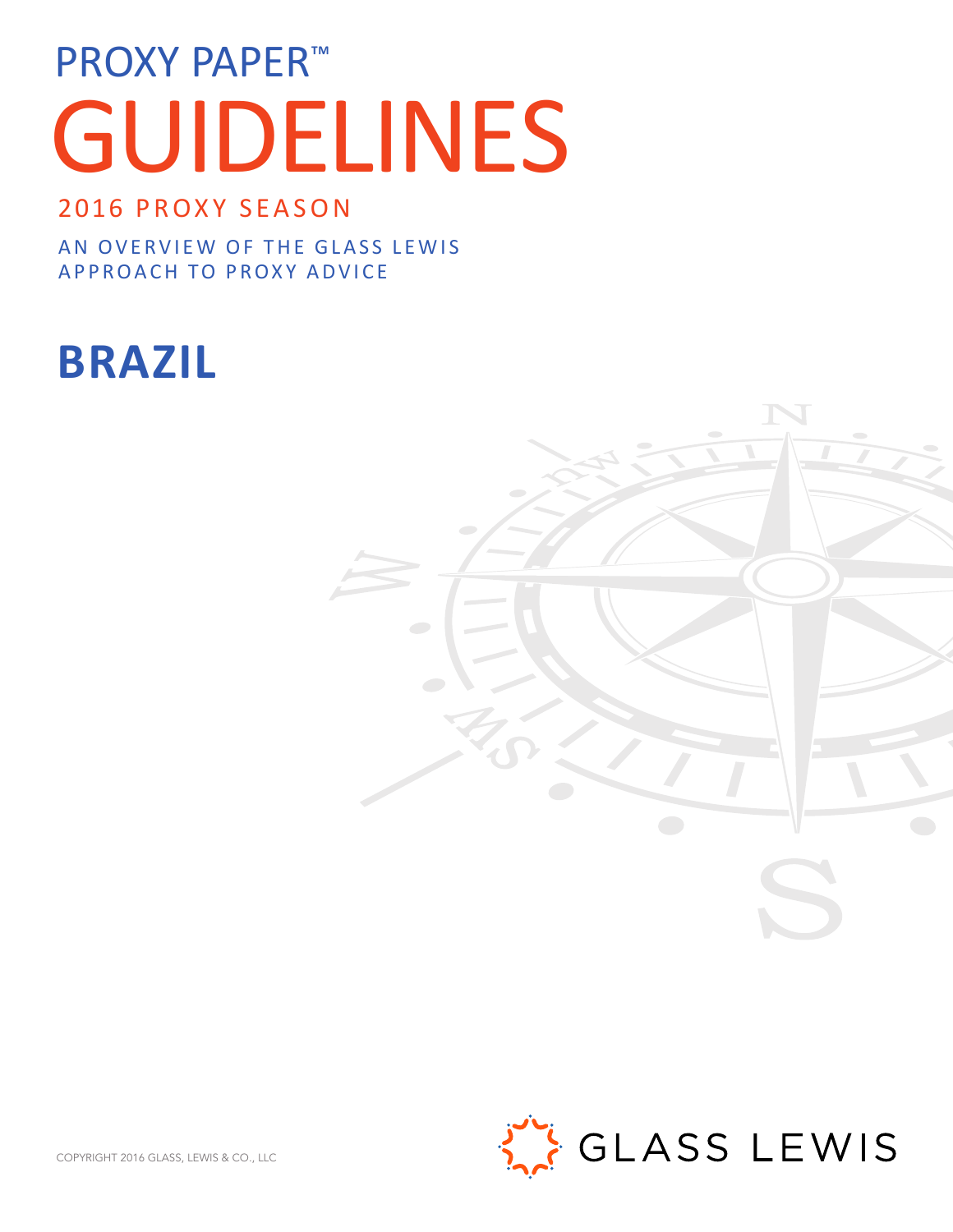# Table of Contents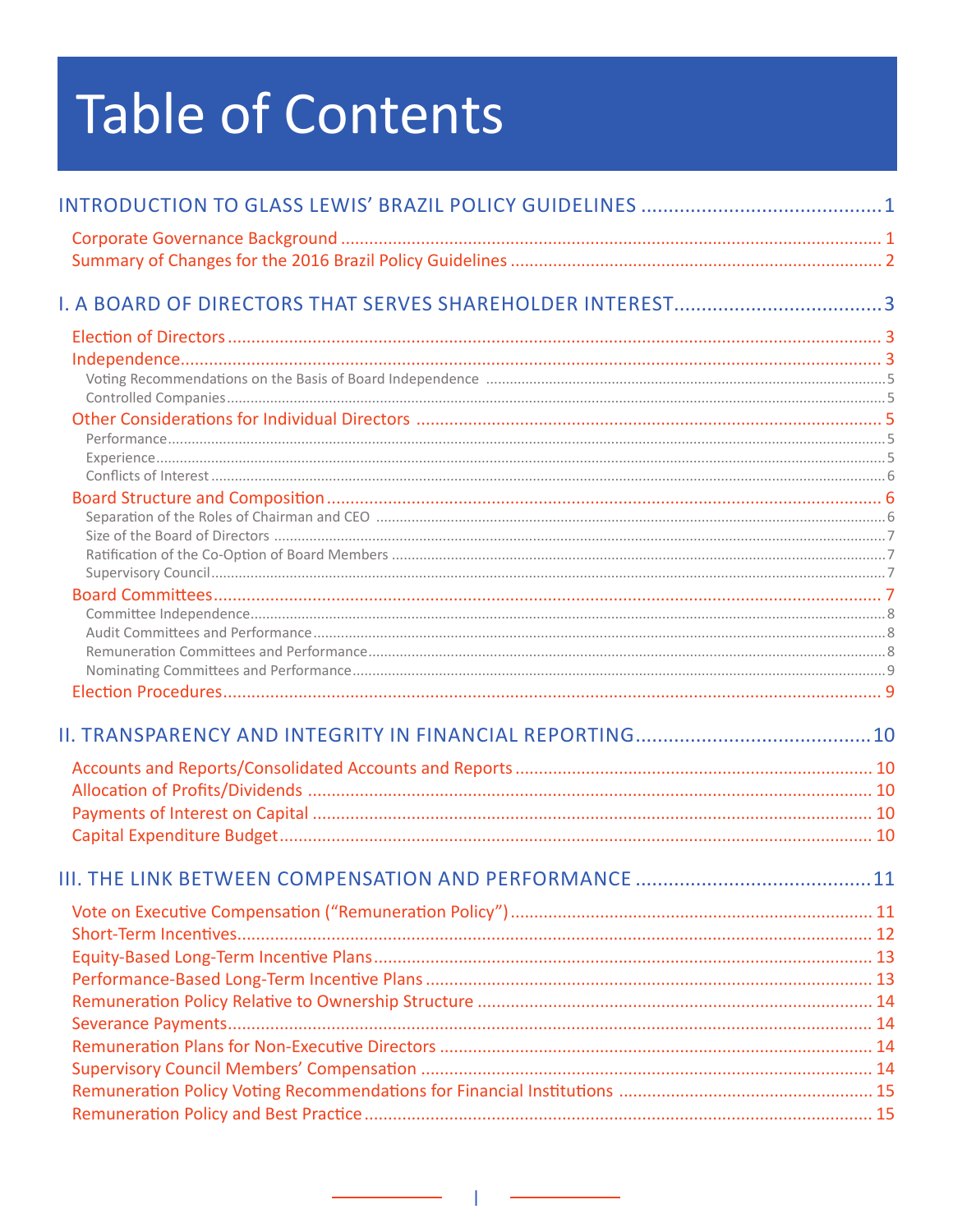| IV. GOVERNANCE STRUCTURE AND THE SHAREHOLDER FRANCHISE  16 |  |
|------------------------------------------------------------|--|
|                                                            |  |
|                                                            |  |
|                                                            |  |
|                                                            |  |
|                                                            |  |
|                                                            |  |
|                                                            |  |
|                                                            |  |
|                                                            |  |
|                                                            |  |
|                                                            |  |
|                                                            |  |
|                                                            |  |
|                                                            |  |
|                                                            |  |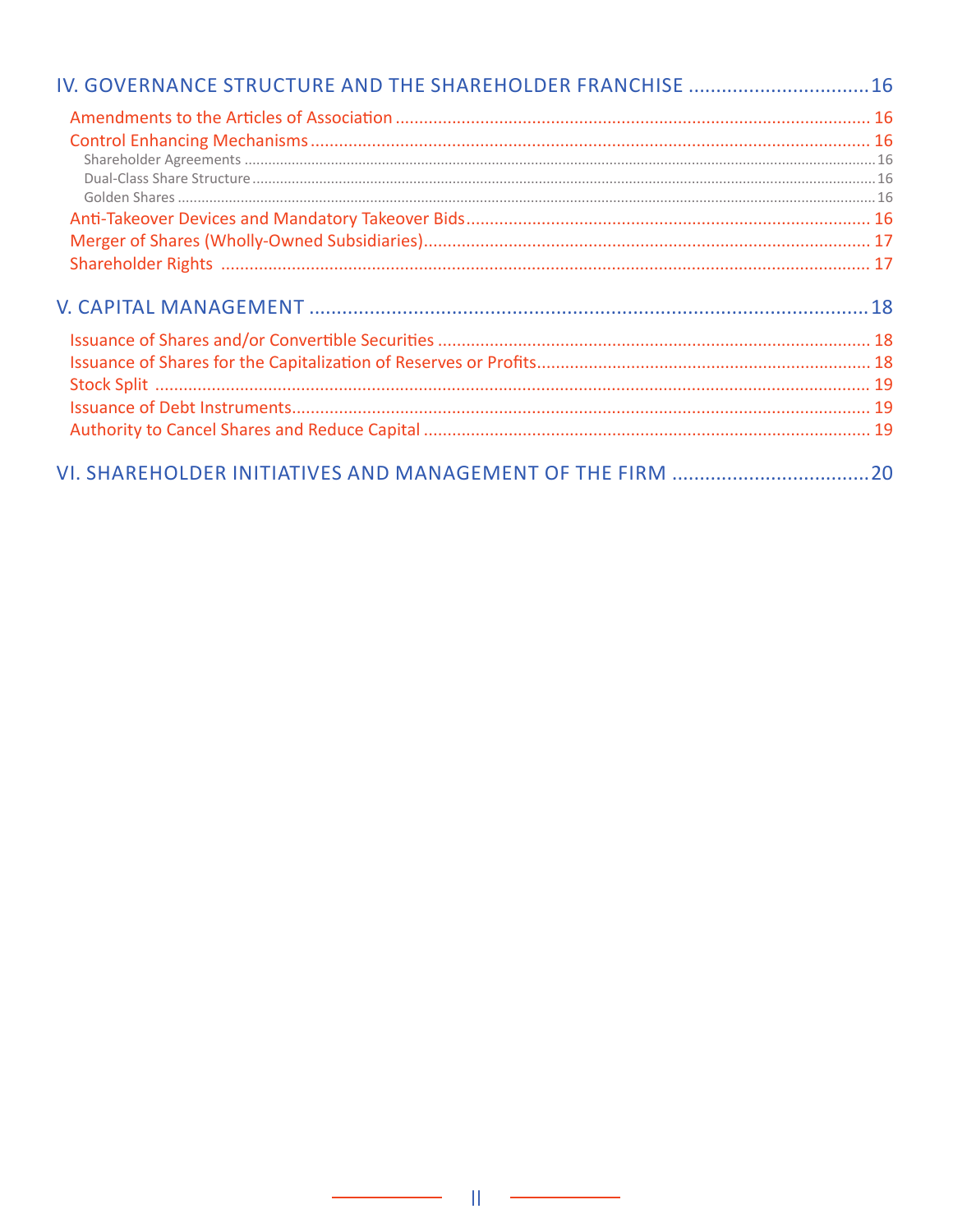# <span id="page-3-0"></span>Guidelines Introduction

# CORPORATE GOVERNANCE BACKGROUND

The two most influential institutions with respect to corporate governance in Brazil are the São Paulo stock exchange ("BM&FBOVESPA") and the Brazilian Corporate Governance Institute ("IBGC"). The BM&FBOVESPA allows companies to list on one of its four segments. Companies that list on the Conventional segment are solely subject to compliance with Brazilian Companies Law 6.404/76 and the regulations of the Brazilian Securities Commission ("CVM"). If a company wishes to adhere to either Levels 1 or 2 ("N1" or "N2") or the *Novo Mercado*, they must comply with the regulations of the respective listing segments. The regulations governing the *Novo Mercado* incorporate global best practices such as mandating that companies disclose director independence, requiring the presence of 20% director independence on boards, requiring that companies maintain a minimum free float of 25% and, most importantly, that they have a single class of shares with equal voting rights. The regulations governing N1 and N2 are less rigorous; however, they provide companies and investors a clear path toward best practices.

In October of 2014 the CVM proposed draft regulatory amendments intended to increase shareholder participation at annual general meetings, simplify the shareholder proposal process and improve the corporate governance structure of the Brazilian market. In April 2015, the CVM approved the aforementioned amendments as Instruction 561/15. This Instruction will, from 2017 general meetings<sup>1</sup> onwards, regulate distance voting by shareholders, a possibility that had already been established since Law 12.431/2011.

We note that initially, Instruction 561 was to be applied as of January 1, 2016, enabling distance voting for annual general meetings held in 2016. However, on November 18, 2015, the CVM postponed the Instruction's application for another year.

Independent of the date of the Instruction's application, by creating a proxy card for Brazilian investors, and by implementing distance voting, Brazil is following suit in what relates to global corporate governance regulations and standards. The Instruction will make use of existing platforms, thus reducing implementation costs - central depository custodians and other service providers will help facilitate the casting of votes, using mechanisms that are already in place for other corporate actions, i.e., for the payment of dividends.

Additionally, the 5% ownership threshold required to include items in a voting agenda can now be reduced up to 1%, depending on a company's total share capital.

The *Instituto Brasileiro de Governança Corporativa* ("IBGC"), founded in 1995 as a non-profit whose mandate is the promotion of best corporate governance practices, is currently the principal agent for the creation and development of best practices in Brazil. In late 2015, the IBGC published the 5th edition of the Brazilian Code of Best Corporate Governance Practices ("the Code"). The Code serves as a reference for Brazilian companies, many of which have voluntarily adopted the practices promoted by the IBGC.

The revised version of the Code separates governance recommendations/best practices from their underlying justifications/basis. According to the IBCG, this approach will allow companies to analyse how a certain Code practice or recommendation add value, if implemented.

Recommendations which have been incorporated into law have been withdrawn from the Code. Additionally, the Code now includes references to external business factors, positive and negative, whether social, environmental or governmental, and their impact on third parties.

<sup>1</sup> Instruction 561 will be applicable as of January 1, 2017, for companies that on the date of its publication, April 9, 2015, had at least one listing on Index Brasil 100 (IBrX-100) or on the Bovespa Index. For all other companies, the Instruction will apply from January 1, 2018 onwards.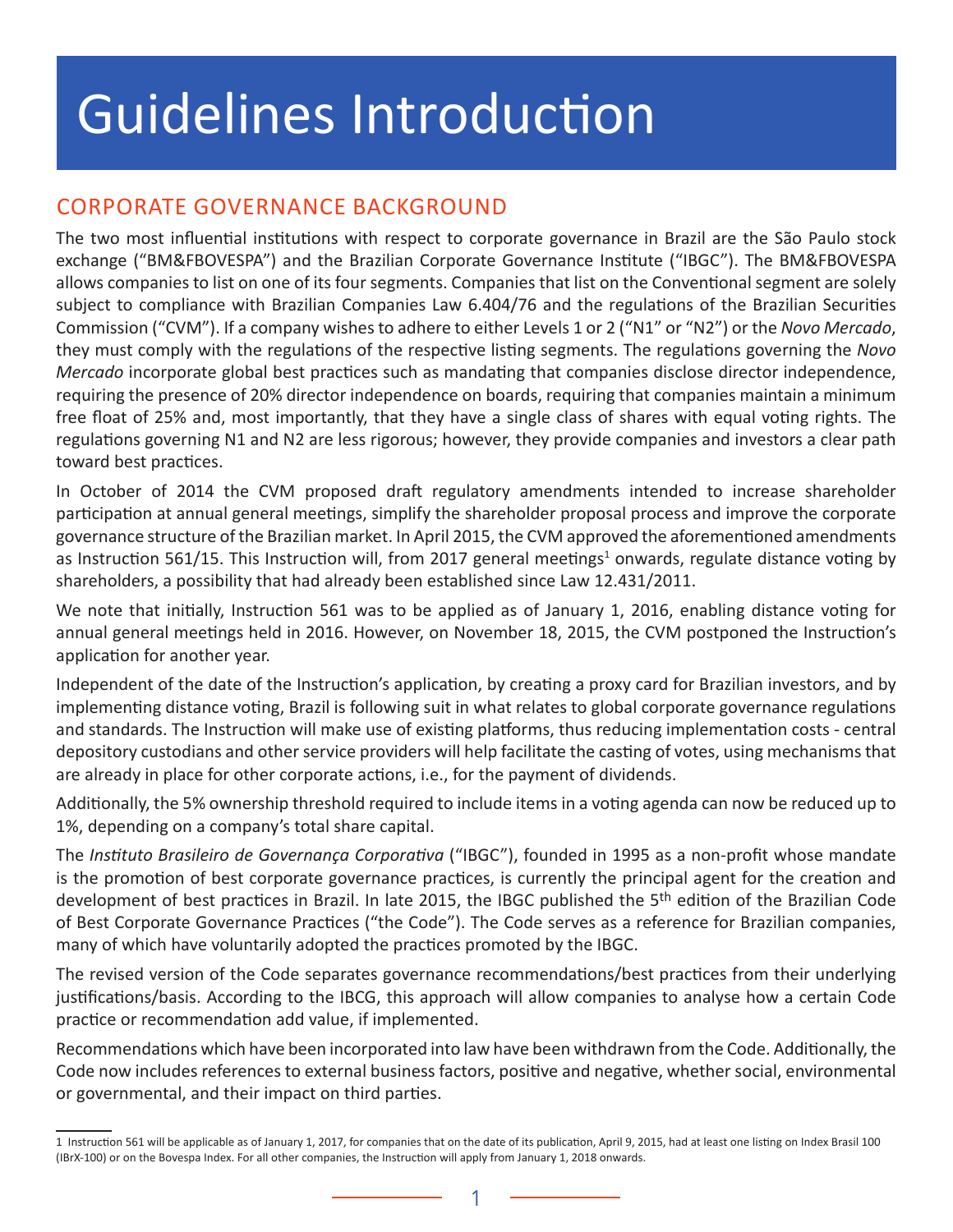We note that the CVM is expected to receive, during the first quarter of 2016, a draft for a single Corporate Governance Code, specifically directed at publicly held companies,<sup>2</sup> and set to improve oversight and enforcement. The single code's provisions will be applied on a "comply or explain" basis.

Glass Lewis' policy guidelines take into account Brazil's capital market law, regulations of the listing segments on the BM&FBOVESPA and the CVM, recommendations of the IBGC and what we view as universal best corporate governance practices. These guidelines are reviewed annually and on an ad-hoc basis to ensure they remain in accordance with market practice.

#### SUMMARY OF CHANGES FOR THE 2016 BRAZIL POLICY GUIDELINES

Changes and updates to our 2016 Brazil Policy Guidelines are summarised below:

#### CONFLICTS OF INTEREST

We have updated our policy to the effect that we may hold the relevant senior director with oversight of related party transactions accountable for particularly egregious transactions concluded between the Company and an executive director, which may pose a potential risk to shareholders' interests.

<sup>2</sup> As opposed to IBCG's Best Corporate Governance Practices, which extends its application to privately held companies.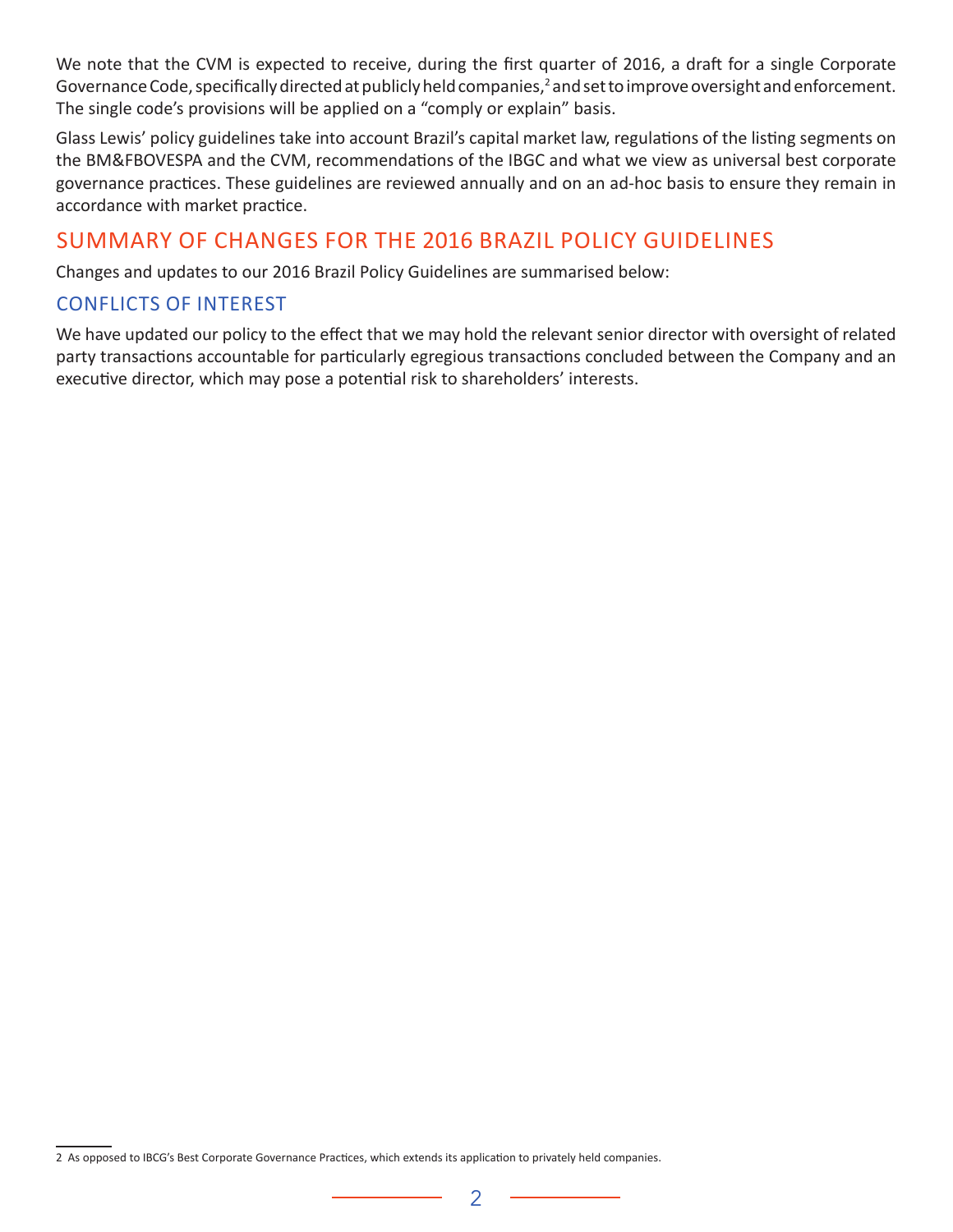# <span id="page-5-0"></span>A Board of Directors that<br>Serves Shareholder Interest

# ELECTION OF DIRECTORS

Brazilian companies typically have a board of directors (*conselho de administração*) whose members are elected by shareholders and a management board (*diretoria*) whose members are elected by the board of directors. Although the main purpose of the two-tiered governing system is to separate executives from non-executives, in many cases the board of directors includes members of the management board such as the investor relations officer, CFO and CEO.

In addition, Brazilian law allows for the establishment of a supervisory council (*conselho fiscal*) which should be comprised entirely of outside, independent members. The supervisory council's main responsibilities include overseeing the acts of the board and management and reviewing the company's financial statements. It is an oversight body with an advisory role and does not participate in managing business operations. As such, neither executives nor directors (including those of the Company's subsidiaries and affiliates), can serve on the supervisory council.<sup>3</sup>

Together, the members of the board of directors, management board and the supervisory council are referred to as the governing entities (*administradores*).

The purpose of Glass Lewis' proxy research and advice is to facilitate shareholder voting in favor of governance structures that will drive performance, create shareholder value and maintain a proper tone at the top. Glass Lewis looks for talented boards with a record of protecting shareholders and delivering value over the mediumand long-term. We believe that boards working to protect and enhance the best interests of shareholders are independent, have a record of positive performance, and have members with a breadth and depth of experience.

As more thoroughly discussed in "Election Procedures" below, directors of Brazilian issuers are generally elected as slates. It should be noted that shareholders in Brazil rarely have the opportunity to vote on individual candidates. As such, where Glass Lewis would normally recommend voting against a director based on an issue described below but shareholders are unable to elect candidates individually, we note our concerns with individual directors in the analysis of the board. These concerns will be taken into account when making our voting recommendation for a management slate.

Further, it must be noted that non-controlling shareholders may only have the opportunity to vote on candidates nominated by minority shareholders and not on the management slate, as discussed in "Election Procedures" below. Glass Lewis provides separate recommendations for the election of minority shareholder representatives. Due to the absence of timely information, we typically recommend that minority shareholders abstain from voting on these candidates.

# INDEPENDENCE

The independence of directors, or lack thereof, is ultimately demonstrated through the decisions they make. In assessing the independence of directors, we take into consideration, when appropriate, whether a director has a track record indicative of making objective decisions. Likewise, when assessing the independence of directors we will also examine whether a director sits on multiple boards and has a track record that indicates a lack of objective decision making. Ultimately, the determination of whether a director is independent will be based on compliance with the applicable independence criteria, as well as consideration of such director's past actions.

<sup>3</sup> Article 162 of the Brazilian Companies Law 6.404/1976.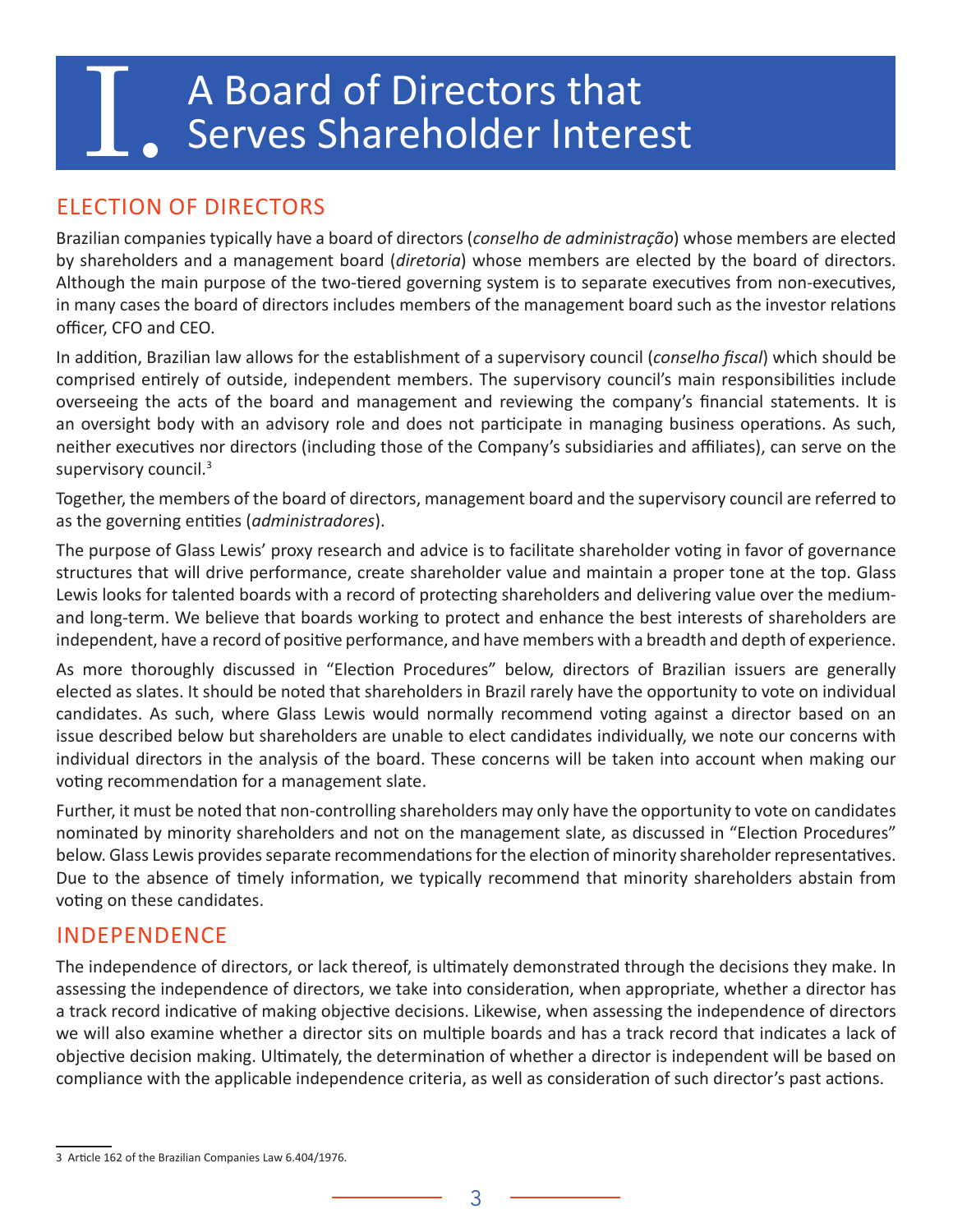We look at each director nominee to examine relationships with a company, company executives, and other directors. We do this to find personal, familial, or financial relationships (not including director remuneration) that may impact a director's decisions. We believe that such relationships may make it difficult for directors to put shareholders' interests above their own or any related parties' interests.

Thus, we place directors into four categories based on an examination of the type of relationship they have with a company:

- 1. *Independent Director<sup>4</sup>* An independent director has no material financial,<sup>5</sup> familial<sup>6</sup> or other current relationships with a company, $7$  its executives, or other board members, except for board service and standard fees paid for that service.
- 2. Affiliated Director<sup>8</sup> An affiliated director has a material financial, familial or other relationship with the company or its executives, but is not an employee of the company. This may include directors whose employers have a material relationship with the company or its subsidiaries. In addition, we will consider directors affiliated if they:
	- Own, control or are party to a shareholders' agreement that represents 10% or more of a company's share capital or voting rights or are employed by or have a material relationship with a significant shareholder;<sup>9</sup>
	- Have been employed by the company or any of the company's subsidiaries within the past five vears;<sup>10</sup>
	- Have or have had within the last three years a material relationship with the company, directly as a partner, director or senior employee of an entity that has such a relationship with the company.
	- Have close family ties with any of the company's directors, senior employees, or advisors; and/or
	- Maintain cross-directorships or have significant links with other directors through their involvement in other companies or entities.
- 3. *Inside Director* An inside director simultaneously serves as a director and as an employee of the company. This category may include a chairman of the board who acts as an employee of the company or is paid as an employee of the company.
- 4. *Employee Representative*<sup>11</sup> A director appointed by the company's employees through an election organized by the company alongside the union that represents the employees.<sup>12</sup> Employee representatives are not taken into account when assessing board independence.

<sup>4</sup> If a company does not disclose if a non-executive director is independent, absent any indication to the contrary, we may consider the non-executive director to be independent.

<sup>5</sup> A material relationship is one in which the value exceeds R\$100,000 (or 50% of the total compensation paid to a board member or where no amount is disclosed) for consulting or other professional services provided by the board member or 1% of the company's consolidated gross revenue for other business relationships

<sup>(</sup>e.g., where the director is an executive officer of a company that provides services or products to or receives services or products from the company). 6 Familial relationships include a person's spouse, parents, children, siblings, grandparents, uncles, aunts, cousins, nieces, nephews, in-laws, and anyone (other than domestic employees) who shares such person's home. A director is an affiliate if the director has a family member who is employed by the company.

<sup>7</sup> A company includes any parent or subsidiary in a group with the company or any entity that merged with, was acquired by, or acquired the company.

<sup>8</sup> If a company classifies a non-executive director as non-independent, Glass Lewis will classify that director as an affiliate, unless there is a more suitable classification (i.e., employee representative).

<sup>9</sup> In accordance with generally accepted best practice in Brazil, we treat 10% shareholders as affiliated because they typically have access to and involvement with the management of a company that is fundamentally different from that of ordinary shareholders. More importantly, 10% holders may have interests that diverge from those of minority holders, for reasons such as liquidity (or lack thereof) of their holdings, potential for materially increasing or decreasing their holdings in response to company performance, personal tax issues, etc.

<sup>10</sup> While previous editions recommended a three year look back, the current version of the Code provides no recommendation in this regard. In our view, a five-year standard is appropriate because we believe that the unwinding of conflicting relationships between former management and board members is more likely to be complete and final after five years. However, Glass Lewis does not apply the five-year look back period to directors who have previously served as executives of the company on an interim basis for less than one year.

<sup>11</sup> Law 12.353/2010 obligates companies controlled by the federal government and having more than 200 employees to designate at least one board seat to a member appointed directly by employees.

<sup>12</sup> Sole Sub-section of Section IV of Article 140 of the Brazilian Companies Law 6.404/1976.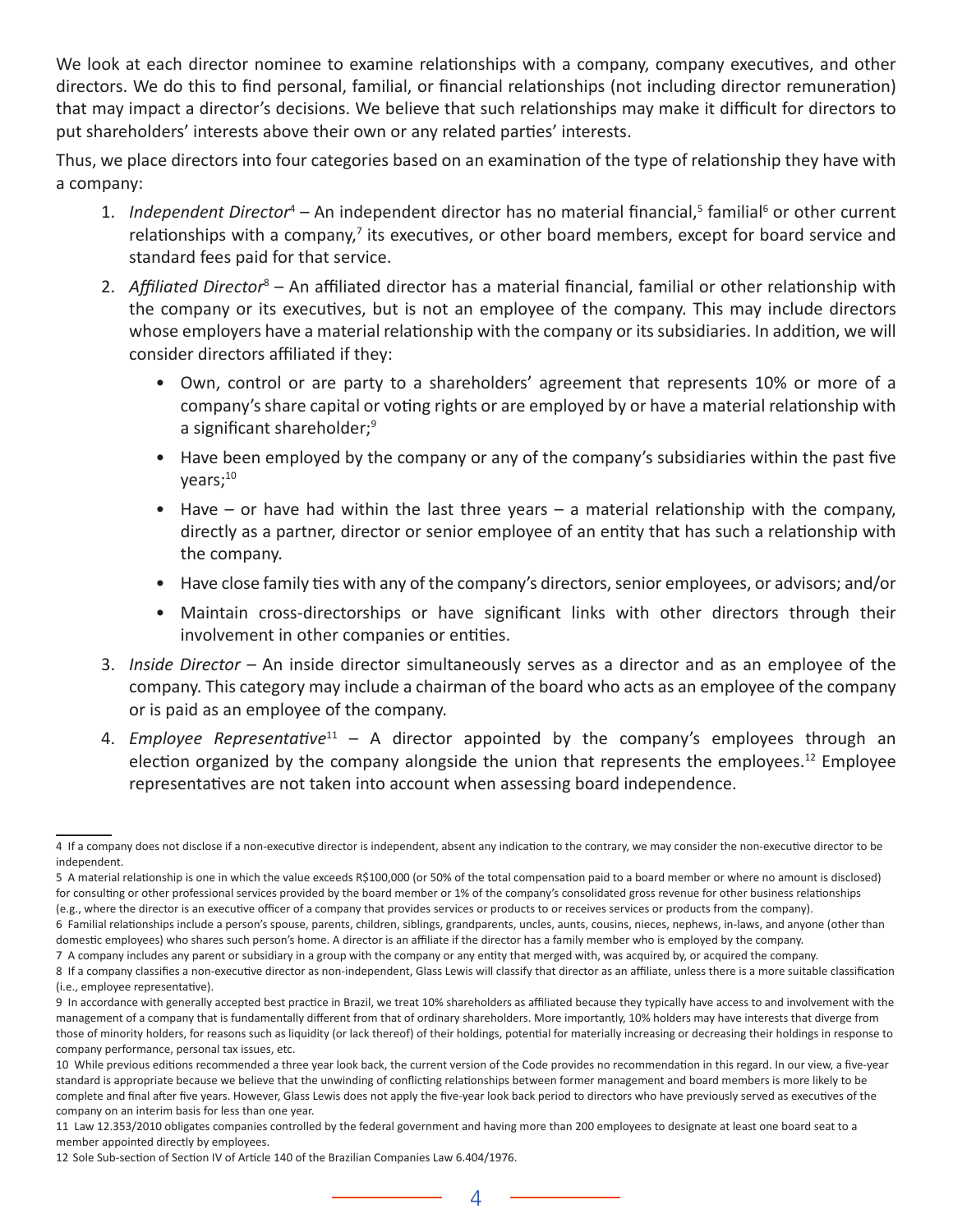#### <span id="page-7-0"></span>VOTING RECOMMENDATIONS ON THE BASIS OF BOARD INDEPENDENCE

In the case of non-controlled companies, Glass Lewis believes a board will be most effective in protecting shareholders' interests when at least half of the directors are independent.<sup>13</sup> In line with the IBGC, Glass Lewis believes that where more than 50% of the members are affiliated or inside directors, we typically recommend voting against management's proposed slate.

#### CONTROLLED COMPANIES

In the case of controlled companies, we believe that the number of insiders and/or affiliates on the board should be proportional to controlling shareholders' economic interests in companies and not merely their voting interests. However, we understand that this principle is not compatible with Brazilian law. As such, in line with regulations for companies listed on the *Novo Mercado* and N2, we believe that a minimum of 20% of directors on the board should be independent.<sup>14</sup> While companies listed on the N1 and Conventional segments of the BM&FBOVESPA are not subject to board independence thresholds, we believe that the 20% minimum independence threshold should extend to these companies as well. In most cases, companies listed on the N1 and Conventional segments have a dual-class share structure whereby the majority of voting interests are held by controlling shareholders and the majority of economic interests are held by minority shareholders. As such, we believe a minimum threshold of 20% board independence serves as an appropriate counterweight to controlling shareholders' influence over the board of directors.

#### OTHER CONSIDERATIONS FOR INDIVIDUAL DIRECTORS

The most crucial test of a board's commitment to companies and their shareholders lay in the actions of boards and their members. We look at the performance and experience of these individuals as directors and executives of the company and of other companies where they have served. We also look at how directors voted while on boards.

#### PERFORMANCE

We disfavor directors who have records of not fulfilling their responsibilities to shareholders at companies where they have held a board or executive position. We typically recommend voting against:

- Directors who fail to attend, without an acceptable explanation, a minimum of 75% of the board meetings or 75% of the total of applicable board and committee meetings held during the year. However, we do not apply the 75% attendance threshold for first-year directors.<sup>15</sup>
- Some or all directors if a company's performance has been consistently lower than its peers and the board has not taken reasonable steps to address the poor performance.

#### EXPERIENCE

We find that directors' past conduct is often indicative of future conduct and performance. We often find that directors with a history of overpaying executives or of serving on boards where avoidable disasters have occurred serve on boards of companies that follow these same patterns. Glass Lewis has a proprietary database that tracks the performance of directors across companies worldwide.

We typically recommend that shareholders vote against directors who have served on boards or as executives of companies with records of poor performance, over-compensation, audit- or accounting-related issues, and/or other indicators of mismanagement or actions against the interests of shareholders.<sup>16</sup>

<sup>13</sup> Article 2.4a of the Brazilian Code of Best Corporate Governance Practices.

<sup>14</sup> Article 4.3 of the BM&FBOVESPA's *Novo Mercado* Listing Regulation and 5.3 of the BM&FBOVESPA's Corporate Governance

Level 2 Listing Regulation.

<sup>15</sup> We will apply this threshold when attendance information is clearly disclosed. Other than the details provided in board meeting minutes, attendance information is rarely disclosed.

<sup>16</sup> We typically apply a three-year look-back to such issues and research to see whether the responsible directors have been up for election since the time of the failure.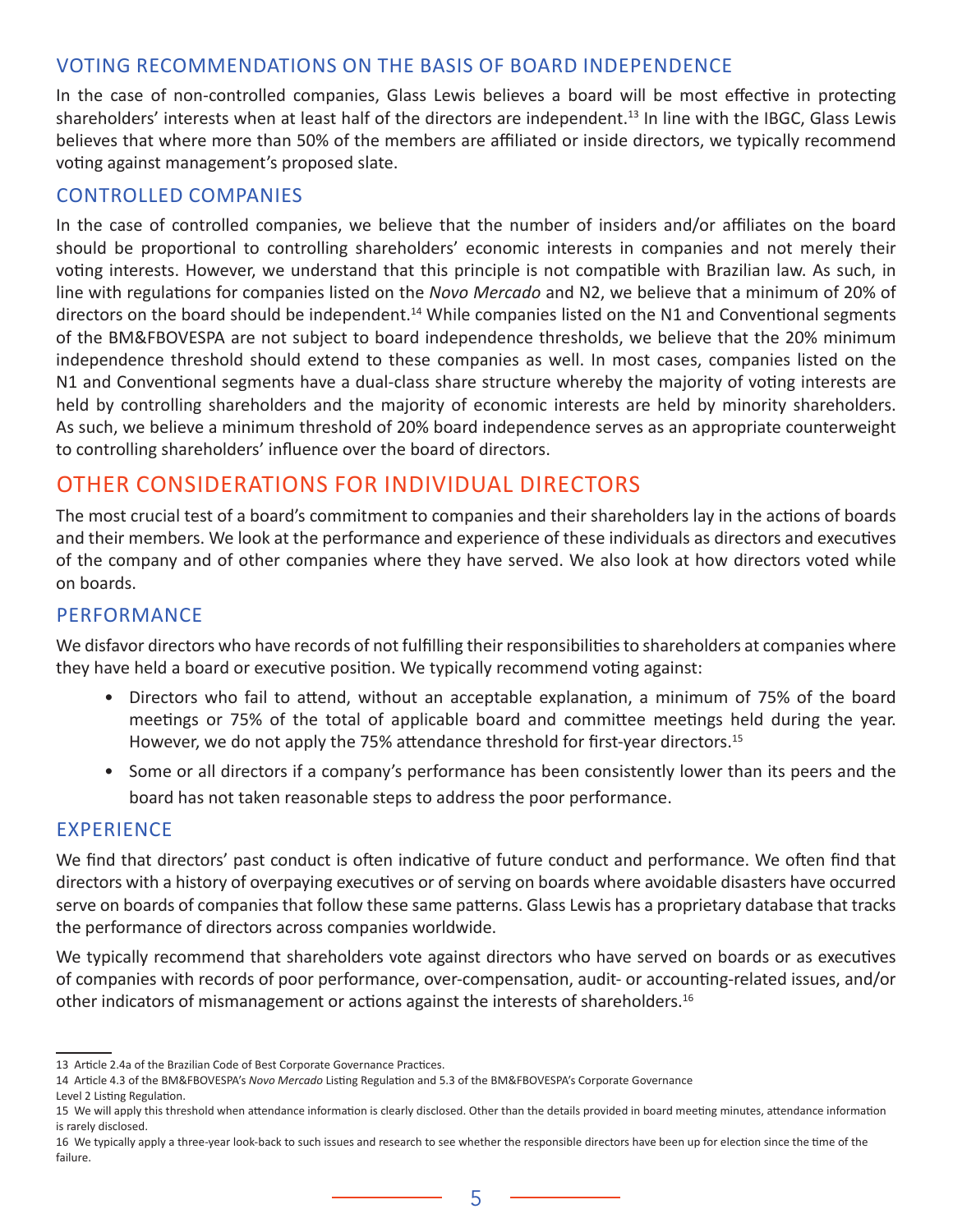<span id="page-8-0"></span>Likewise, we examine the backgrounds of those who serve on the board and on key board committees to ensure that they have the required skills and diverse backgrounds to make informed judgments about the subject matter for which they are responsible.

#### CONFLICTS OF INTEREST

In addition to the three key characteristics – independence, performance, and experience – that we use to evaluate individual board members, we consider conflict-of-interest issues in making voting recommendations.

We believe that boards should be wholly free of people who have identifiable and substantial conflicts of interest or excessive time commitments. Accordingly, we generally recommend that shareholders vote against the following types of directors:

- Directors who serve on an excessive number of boards. We define excessive as: (i) any director who serves as an executive officer of any public company while serving on more than one other public company board; (ii) a chairman who serves on more than two other public company boards; and (iii) any director who serves on more than five other public company boards. However, we will refrain from recommending voting against the director at the company where he or she serves as executive CEO, executive chairman or combined chairman/CEO given the importance of these roles in a company.
- Directors who provide, or whose immediate family members provide consulting or other material professional services to companies such as legal or other financial services. We question the need for companies to have business relationships with their directors. We view such relationships as creating conflicts for directors, since they may be forced to weigh their own interests against shareholder interests when making board decisions. In addition, companies' decisions regarding where to turn for the best professional services may be compromised when doing business with a professional services firm of or represented by company directors. We will also hold the relevant senior director with oversight of related party transactions (whether a board committee, ad hoc committee, or the board as a whole, depending on the board's internal procedures) accountable for particularly egregious transactions concluded between the company and an executive director, which may pose a potential risk to shareholders' interest.
- Directors who have interlocking directorships. We believe that CEOs or other top executives who serve on each other's boards create interlocks that pose conflicts that should be avoided to ensure the promotion of shareholder interests above all else.<sup>17</sup>

#### BOARD STRUCTURE AND COMPOSITION

In addition to the independence of directors, other aspects of the structure and composition of a board may affect the board's ability to protect and enhance shareholder value. The following issues often play a central role in forming corporate governance best practices.

#### SEPARATION OF THE ROLES OF CHAIRMAN AND CEO<sup>18</sup>

Glass Lewis believes that separating the roles of corporate officer and chairman creates a better governance structure than a combined executive/chairman position. The executives manage the business according to a course set by the board, to which they also report regarding their performance. This is needlessly complicated when a CEO also serves as chairman of the board, as such a person would wield significant power over the board's decision making process. Such a situation may lead to longer-than-optimal terms, fewer checks on management, less scrutiny of business operations, and limitations on independent, shareholder-focused goal setting.

We believe an independent chairman can better oversee executives and set a pro-shareholder agenda without the management conflicts that a CEO and other executive insiders often face. Such oversight and concern for shareholders allows for a more proactive and effective board of directors that is better able to look out for the interests of shareholders.

<sup>17</sup> Article 2.22 of the Brazilian Code of Best Corporate Governance Practices. There is no look-back period for this situation and we only footnote it for the non-executive. 18 Article 2.8.2 of the Brazilian Code of Best Corporate Governance Practices.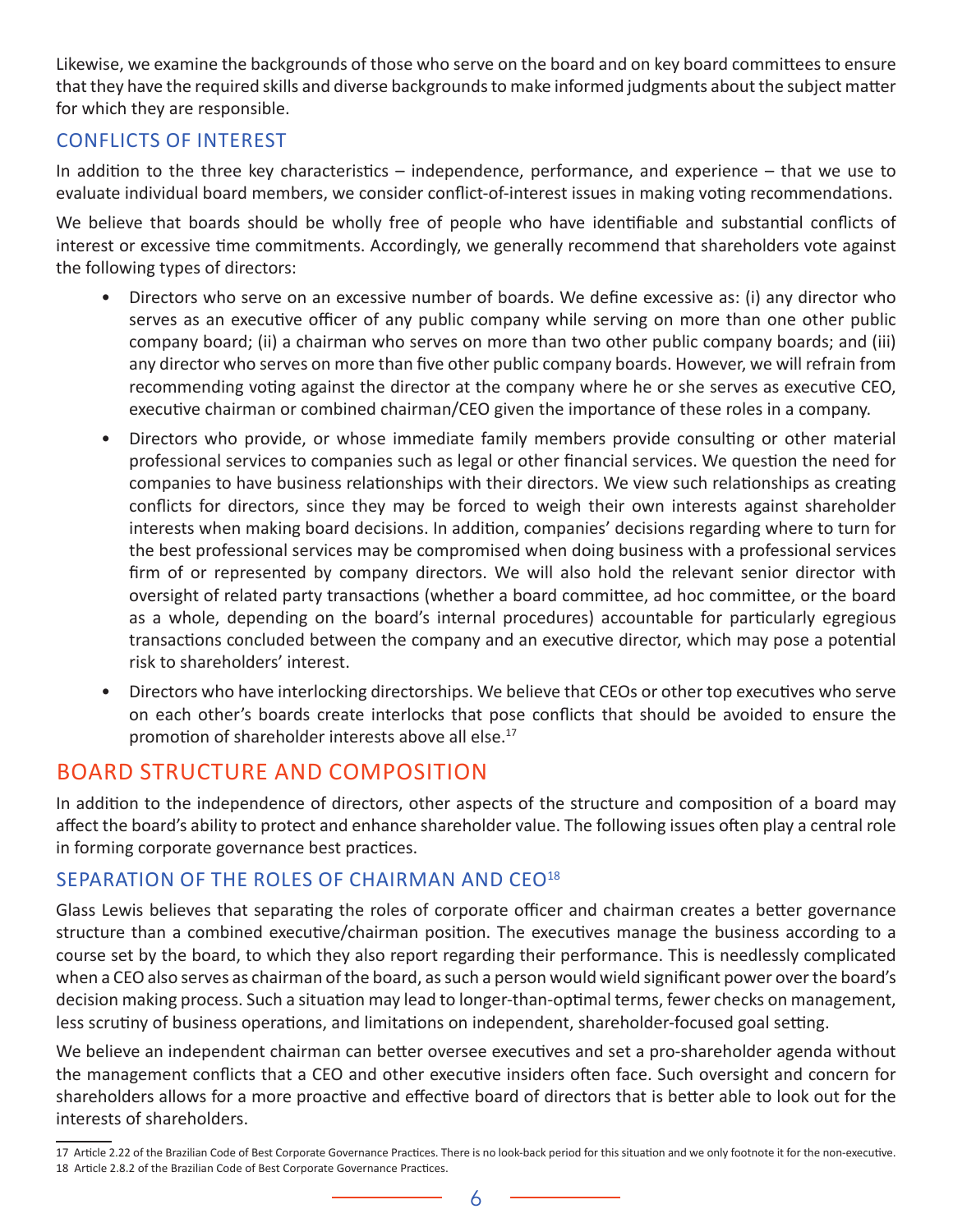<span id="page-9-0"></span>The regulations of the N1, N2 and *Novo Mercado* listing segments require that all constituent companies separate these roles within three years of listing on any of the aforementioned segments. Since the Conventional segment does not require companies to separate these roles, we do not recommend that shareholders vote against the combined chairman/CEO.

In addition, we do not recommend that shareholders vote against chief executives who serve on or chair the board. While we generally support the existence of a senior independent director with the authority to set the agenda for meetings and to lead sessions outside the presence of the executive chair, the role of senior or lead independent director is not common in Brazil. Therefore, in the event that the roles of chairman and CEO are combined and the board lacks a senior independent director, we may recommend voting against the chairman of the nominating committee, senior member of the committee, or chairman of the board when the board is not sufficiently independent.

#### SIZE OF THE BOARD OF DIRECTORS

While we do not believe there is a universally applicable optimum board size, we do believe boards should have at least five directors to ensure sufficient diversity in decision-making and to enable the formation of key board committees with independent directors. Conversely, in line with the recommendation of the IBGC, we believe that boards with more than 11 members will typically suffer under the weight of "too many cooks in the kitchen" and may have difficulty reaching a consensus and making timely decisions.<sup>19</sup> Sometimes the presence of too many voices can make it difficult to draw on the wisdom and experience in the room by virtue of the need to limit the discussion so that each voice may be heard. To that end, we typically recommend voting against the chairman of the nominating committee if a board has more than 11 directors. Further, where a board has fewer than five directors we will recommend abstaining from voting on the election of the nominating committee chairman. However, we may not apply this policy to small cap companies with smaller boards where a larger board would not be justified by the scope of the company's operations.<sup>20</sup>

#### RATIFICATION OF THE CO-OPTION OF BOARD MEMBERS

In certain instances, board members are appointed directly by boards to serve as directors. Shareholders are then asked to ratify co-opted board members and formally appoint them for a new term. We apply the same standards for such proposals as we do when analyzing a standard election of directors' proposal.

#### SUPERVISORY COUNCIL

The supervisory council must be comprised of three to five members, none of whom can be: (i) an executive, director or employee of the company, a subsidiary or an affiliate; or (ii) a spouse or relative of any of the aforementioned, up to the third degree.<sup>21</sup> In most cases, controlling shareholders typically elect a majority of supervisory council members. Minority common and preferred shareholders who jointly represent at least 10% of the voting share capital are each entitled to elect one member and their alternates to the supervisory council.<sup>22</sup>

#### BOARD COMMITTEES

Most Brazilian companies are not required to establish board committees and therefore companies rarely form such committees. However, the IBGC recommends the establishment of an audit committee.<sup>23</sup> Further, companies may choose to establish audit committees pursuant to CVM Instruction 509 in order to, among other things, allow them to hire independent auditors for a term of up to 10 consecutive years.<sup>24</sup> In addition, publicly listed financial institutions and other entities authorized to operate by the Central Bank of Brazil must establish remuneration committees.<sup>25</sup>

<sup>19</sup> Article 2.2.3 of the Brazilian Code of Best Corporate Governance Practices.

<sup>20</sup> In the absence of the nominating committee, we will recommend voting against, or abstaining from, the chairman of the board.

<sup>21</sup> Articles 161 and 162 of the Brazilian Companies Law 6.404/1976.

<sup>22</sup> Article 161 of the Brazilian Companies Law 6.404/1976.

<sup>23</sup> Articles 2.20 and 2.21 of the Brazilian Code of Best Corporate Governance Practices.

<sup>24</sup> Pursuant to the Instruction, publicly-listed companies in Brazil that establish audit committees may contract independent auditors to provide audit services for up to 10 consecutive years, as long as the lead audit partner/any element of the audit team in a managerial position, rotates off the audit at least every five years, with no return for a further three years.

<sup>25</sup> Resolution 3.921/2010 of the Central Bank of Brazil.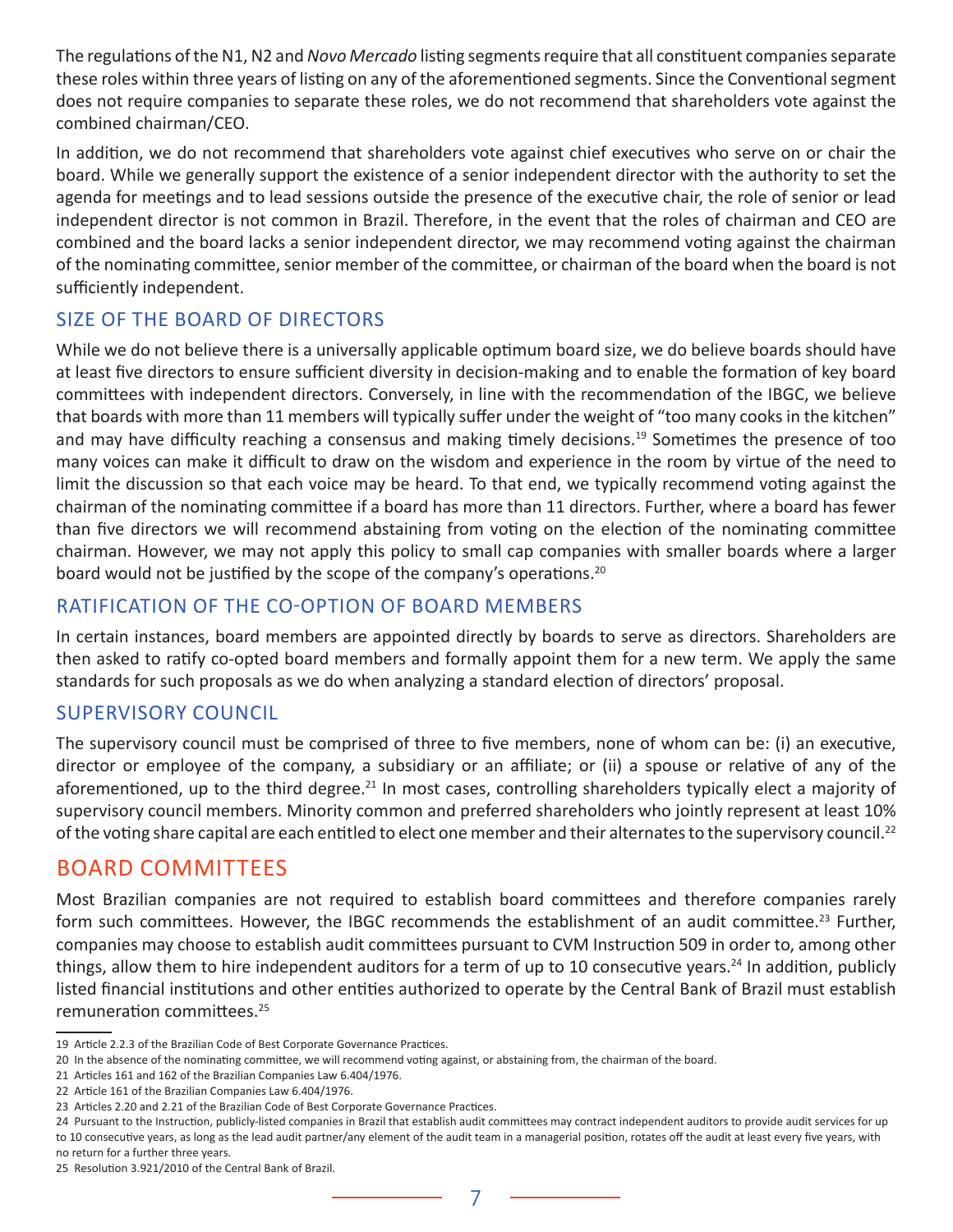#### <span id="page-10-0"></span>COMMITTEE INDEPENDENCE

Given that there is no requirement under Brazilian law obligating issuers to establish an audit or remuneration and nominating committee, often when they are established, they are comprised of individuals who are not board members. These outsiders are usually employees of the company or consultants and their appointment is not subject to shareholder approval.

Companies with established audit committees pursuant to CVM Instruction 509 may appoint members who are not directors of the board to serve on the audit committee. We prefer all audit committee members to be directors of the board, which we feel provides for increased accountability to shareholders who may voice their concerns with committee members through the election of directors process. We will note instances of nonboard members serving on the audit committee as an issue of concern and will recommend that shareholders vote against any affiliates or insiders serving on the audit committee. Similarly, we believe that each of the key committees established by a company should consist solely of independent directors.<sup>26</sup> However, we may make exception to this standard in instances of companies with significant beneficial ownership by a person or group of entities. In this case, we prefer that such owner's representation on the board and remuneration and/or nominating committee not exceed their proportional ownership of the company on the whole. When a company is controlled by a majority shareholder, we believe each of the remuneration and/or nominating committee should consist of at least one undoubtedly independent director and maintain that insiders should not serve on any of the key committees.

#### AUDIT COMMITTEES AND PERFORMANCE

Glass Lewis generally assesses audit committees based on the decisions they make with respect to their oversight and monitoring role. The quality and integrity of the financial statements and earnings reports, the completeness of disclosures necessary for investors to make informed decisions, and the effectiveness of the internal controls should provide reasonable assurance that the financial statements are materially free from errors. The independence of the external auditors and the results of their work all provide useful information by which to assess the audit committee.

When assessing the decisions and actions of audit committees, we typically defer to their judgment and recommend in favor of their members. However, we may recommend voting against:

- The audit committee chair if: (i) audit and audit-related fees total less than one-half of the total fees billed by the auditor; and/or (ii) the committee did not hold a sufficient number of meetings considering the company's financial situation and reporting requirements.<sup>27</sup>
- Members of an audit committee who served during the relevant time period if: (i) material accounting fraud occurred; (ii) financial statements had to be restated due to serious material fraud; and/or (iii) there are conflicts of interest between auditors and shareholders or auditors and members of the committee.

#### REMUNERATION COMMITTEES AND PERFORMANCE

We evaluate remuneration committee members on the basis of their performance while serving on the remuneration committee in question, not for actions taken by prior committee members who are not currently serving on the committee.

When assessing the performance of remuneration committees, we may recommend voting against members of the remuneration committee who served during the relevant time period if: (i) companies entered into excessive employment agreements and/or severance agreements; (ii) performance goals were changed (i.e., lowered) when employees failed or were unlikely to meet original goals, or performance-based compensation was paid despite goals not being attained; (iii) excessive employee perquisites and benefits were allowed; and/or (iv) we have identified other egregious policies or practices.

<sup>26</sup> Previous editions of the Code recommended that committees be exclusively independent; however, the current edition of the Code recommends that no executive members serve on key board committees (Article 2.20.1, practice e). Nevertheless, we believe these committees will be most effective in protecting shareholders' interests when both of these thresholds are met.

<sup>27</sup> We will apply this criterion if board committee meeting information is available.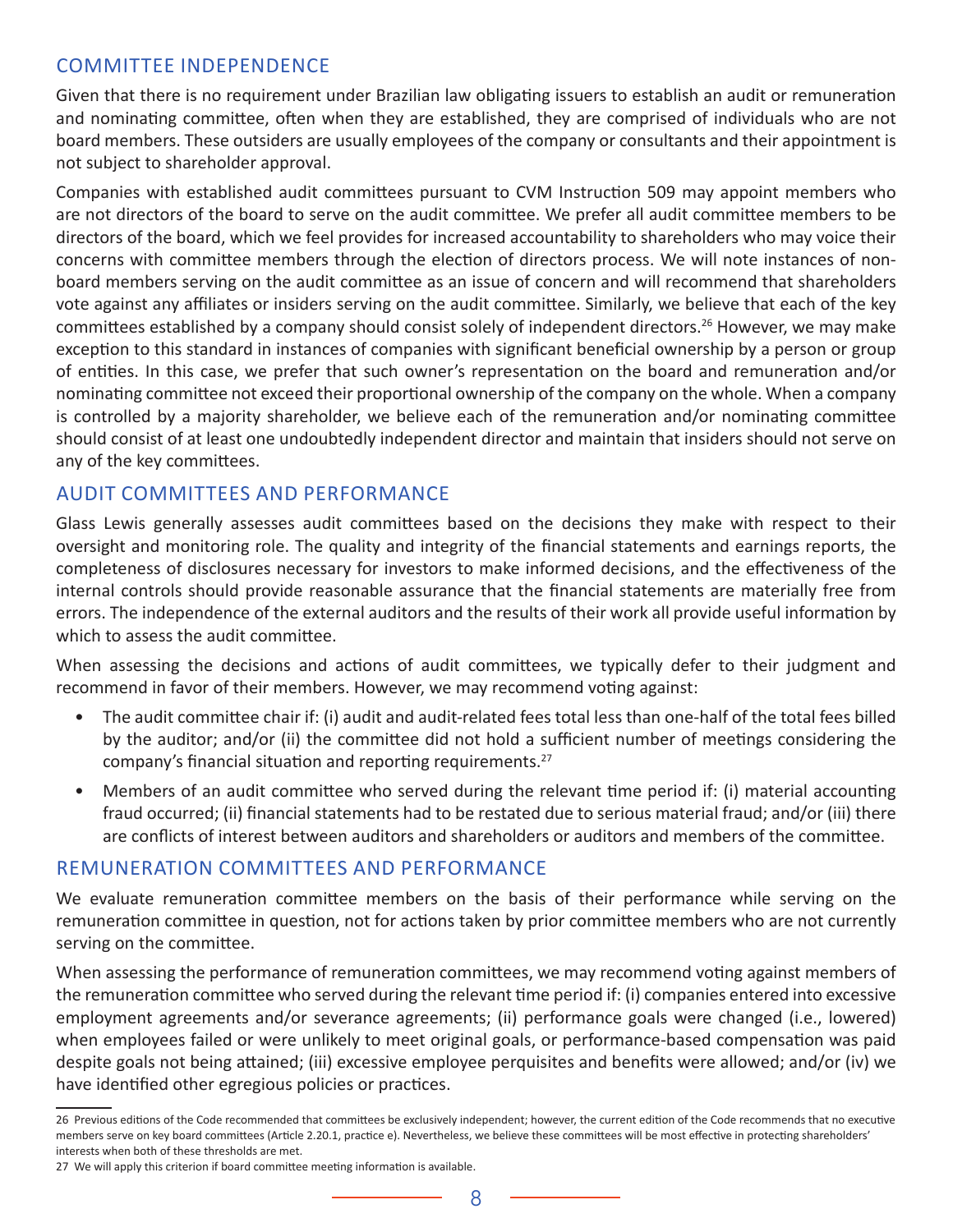#### <span id="page-11-0"></span>NOMINATING COMMITTEES AND PERFORMANCE

The nominating committee, as an agent for the shareholders, is responsible and accountable for the selection of objective and competent board members. When assessing the performance of nominating committees, we may recommend voting against:

- The nominating committee chair: (i) if the nominating committee did not meet during the year, but should have (i.e., because new directors were nominated)<sup>28</sup>; (ii) when the board is less than 50% independent in the case of non-controlled companies; and (iii) when there are more than 11 members on the board.
- Members of the nominating committee who served during the relevant time period if the committee nominated or re-nominated an individual who had significant conflicts of interest or whose past actions demonstrated a lack of integrity or inability to represent shareholder interests.

# ELECTION PROCEDURES

In Brazil, directors are elected as slates and as many issuers are controlled, the outcome of the election of the board is mostly pre-determined. However, minority common shareholders representing at least 15% of a company's common shares and preferred shareholders representing at least 10% of a company's non-voting preferred shares may each petition to nominate one candidate in a separate election. If neither threshold is met, each class of minority shareholders may group their shares together and petition to nominate one candidate so long as they have been shareholders for at least three months prior to the meeting.<sup>29</sup> If this occurs, issuers must disclose the names and/or biographical information of candidates proposed by minority shareholders.

Further, shareholders individually or jointly representing between at least 5% and 10% of a company's voting share capital may request the adoption of cumulative voting, provided the request is received at least 48 hours prior to the shareholder meeting.<sup>30</sup> Because petitions for separate elections are generally made at a meeting or after instructions from those voting by proxy have already been sent, issuers rarely disclose the names and/or biographical information of candidates proposed by minority shareholders at all, or at least not with sufficient time for the information to disseminated to all shareholders. Further, management seldom communicates changes to election methods to shareholders or custodians and requests for cumulative voting are typically made after instructions from those voting by proxy have been sent. Shareholders voting by proxy are essentially unable to participate in the election of minority shareholder-nominated candidates or to cumulate their votes at present in Brazil.

Given the absence of an efficient system that allows active participation of minority and foreign shareholders in the election of board members of controlled companies with full disclosure of nominees and proper voting mechanisms, Glass Lewis generally recommends that shareholders abstain from voting in these situations in order to prevent votes from potentially being counted towards a management-backed candidate that may not represent minority-shareholders interests.

At companies that are not controlled, Glass Lewis provides recommendations for management's slate of nominees. In circumstances where we recommend voting for a slate, but have concerns with individual directors, we will note such concerns in our analysis of the board.

<sup>28</sup> We will apply this criterion if board committee meeting information is available.

<sup>29</sup> Paragraph 4 of Article 141 of the Brazilian Companies Law 6.404/1976.

<sup>30</sup> Article 141 of the Brazilian Companies Law 6.404/1976 and CVM Instruction 165/1991 (as amended) and 282/1998. The minimum voting share capital percentage required for the adoption of cumulative voting varies according to a company's issued share capital, e.g., for companies whose share capital is between R\$0 and R\$10,000,000, the requirement is 10% and for companies whose share exceeds R\$100,000,001, the requirement is 5%.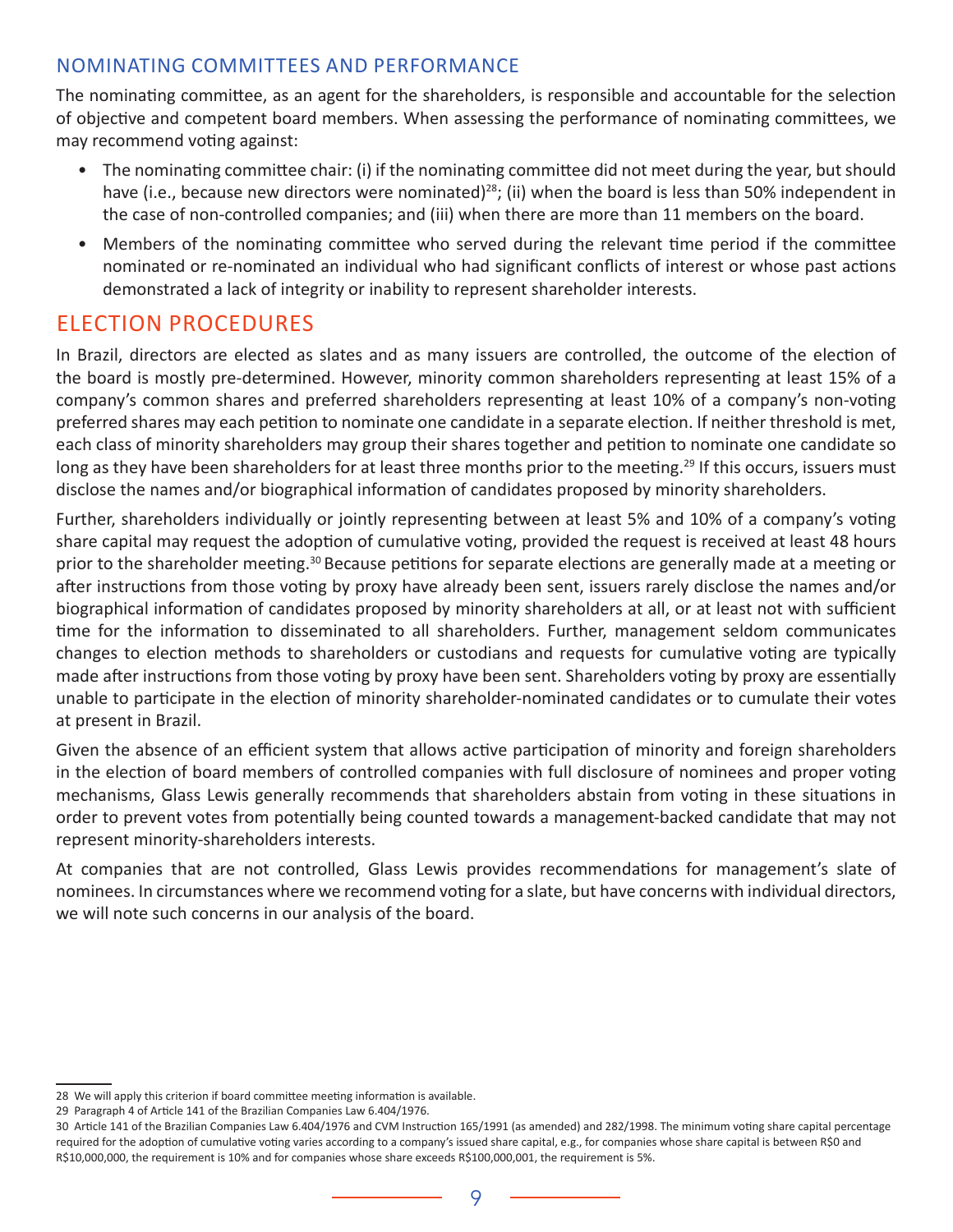# <span id="page-12-0"></span>Transparency and Integrity<br>In Financial Reporting

# ACCOUNTS AND REPORTS/CONSOLIDATED ACCOUNTS AND REPORTS

As a routine matter, Brazilian company law requires that shareholders approve the annual and consolidated financial statements of companies within the four months following the close of the fiscal year in order for them to be valid.<sup>31</sup> Brazilian companies make their audited financial statements electronically available to shareholders through the BM&FBOVESPA. Unless there are concerns about the integrity of the statements/reports, or they have not been prepared in accordance with IFRS or Brazilian GAAP, we will recommend voting for these proposals.

# ALLOCATION OF PROFITS/DIVIDENDS

In Brazil, companies must submit the allocation of income for annual shareholder approval. Brazilian law requires the distribution of a mandatory dividend equal to at least 25% of a company's profits for the previous fiscal year, subsequent to the allocation of 5% to the legal reserve, if the company has not reported a loss.<sup>32</sup> In the event of a loss, a company may use its retained earnings, profit reserves or legal reserve to absorb losses and is exempt from the distribution of any dividends. We will generally recommend voting for such a proposal.

However, we will apply particular scrutiny to cases where the company's dividend payout ratio is excessively high and the company has not provided a satisfactory explanation. We will support uncovered dividends when we believe that such payouts are justified and will not negatively impact the financial health of the company in the long-term.

### PAYMENTS OF INTEREST ON CAPITAL

In Brazil, companies may distribute interest on capital in addition to or in lieu of a dividend.<sup>33</sup> In our view, paying interest on capital allows companies to benefit from accrued interest collected on their own capital, and treat such payments as fiscal expenses for income tax and social contribution purposes. The interest is limited to the daily pro rata variation of a nominal long-term interest rate determined by the federal government that includes an inflation factor. The aggregate interest on capital may not exceed the greatest of 50% of net income for the period in which the payment is made, or 50% of the sum of retained earnings and profit reserves. We will generally recommend voting for such a proposal.

#### CAPITAL EXPENDITURE BUDGET

Brazilian companies often request shareholder approval of their capital expenditure budget for the current fiscal year.<sup>34</sup> This information is presented to shareholders at the annual meeting. We will typically recommend in favor of this proposal given that we believe management and the board are in the best position to determine what operational decisions are best in the context of a company's business. We believe that board members can be held accountable on this issue when they face reelection. We will generally recommend voting for such a proposal.

<sup>31</sup> Article 132 of the Brazilian Companies Law 6.404/1976.

<sup>32</sup> Articles 193 and 202 of the Brazilian Companies Law 6.404/1976.

<sup>33</sup> Article 9 of Federal Law 9.249/1995.

<sup>34</sup> Article 196 of the Brazilian Companies Law 6.404/1976.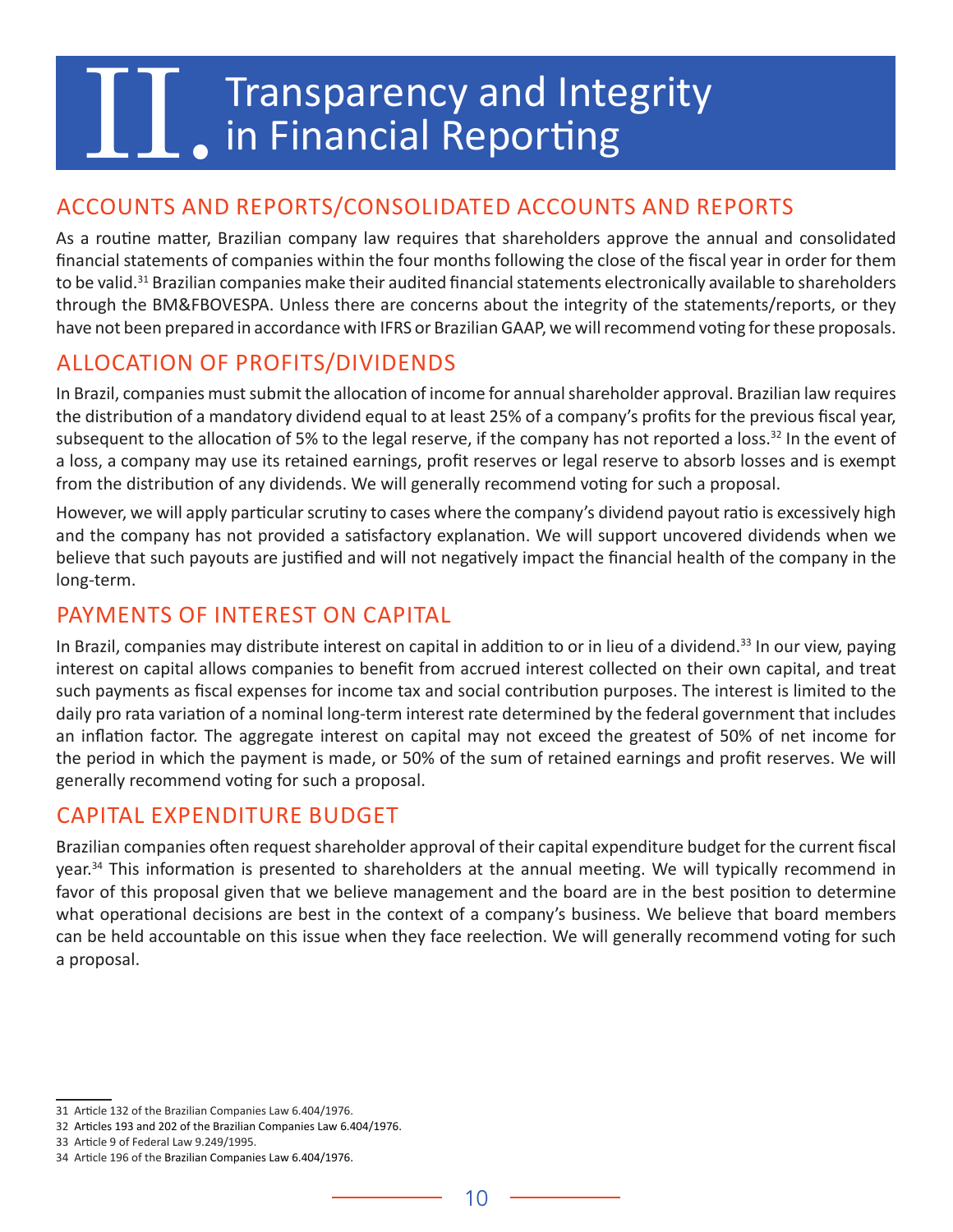# <span id="page-13-0"></span>The Link Between<br>Compensation and Performance

Glass Lewis carefully reviews the remuneration awarded to executive and management board members as we believe that this is an important area in which the board's priorities are revealed. We strongly believe that comprehensive, timely and transparent disclosure of executive pay is critical to allowing shareholders to evaluate the extent to which the pay is keeping pace with company performance.

Glass Lewis believes executive remuneration should be linked directly with the performance of the business the executive is charged with managing. When reviewing proxy materials, we typically look for remuneration arrangements that provide for a mix of performance-based short and long-term variable incentives in addition to a fixed base salary, examine whether a company discloses the performance metrics used to determine variable compensation, and analyze whether performance metrics vary and include a mix of financial and nonfinancial measures.

We acknowledge that it is rarely in shareholders' interests for companies to disclose competitive data about individual salaries below the senior executive level. Such disclosure could create internal personnel discord that would be counterproductive for a company and its shareholders. However, we favor full disclosure of senior executive payouts and remuneration disclosure at the aggregate level (e.g., the number of employees being paid over a certain amount or in certain categories).

# VOTE ON EXECUTIVE COMPENSATION ("REMUNERATION POLICY")

We believe that each company should design and apply specific remuneration policies and practices that are appropriate to its circumstances and, in particular, will attract and retain competent executives while motivating them to grow the company's long-term shareholder value.

In accordance with Brazilian law, shareholders must approve the aggregate remuneration of the board of directors, management board and the supervisory council (if applicable) at annual meetings.<sup>35</sup> Further, companies must provide the information required under Section 13 of the *Formulário de Referência*, or annual report, which details a company's remuneration policy.<sup>36</sup> The two most important principles we consider when evaluating Section 13 are: (i) the overall structure and policies that govern remuneration levels and drive performance; and (ii) the disclosure of remuneration policies and procedures.

With this in mind, Glass Lewis reviews each remuneration policy on a case-by-case basis with the belief that each company must be examined in the context of industry, size, ownership structure, financial condition, historic pay-for-performance practices and any other individual mitigating internal or external factors. In completing our assessment of executive remuneration policies, we may consider, among other factors:

- Whether the highest, lowest and average executive remuneration figures have been disclosed;<sup>37</sup>
- Whether a company has a controlled or dispersed shareholder base;
- The appropriateness of variable remuneration performance metrics and how such goals and metrics are used to drive company performance;
- The use and structure of long-term incentives;
- Whether compensation encourages prudent risk-taking;
- The overall link between pay and performance;

<sup>35</sup> Article 152 of the Brazilian Companies Law 6.404/1976.

<sup>36</sup> CVM Instruction 481/2009.

<sup>37</sup> CVM Instruction 480/2009.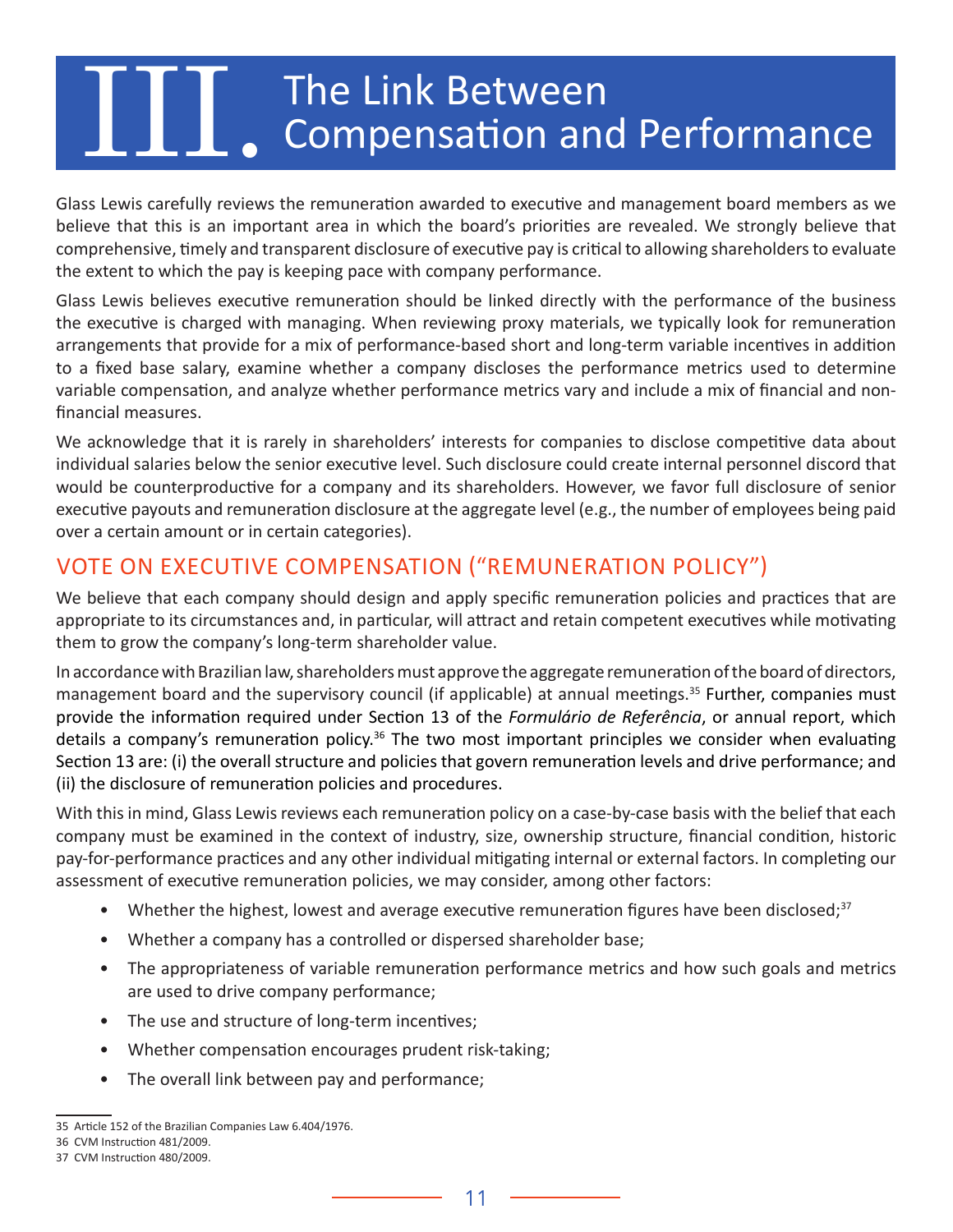- The quality and content of a company's disclosure; and
- If remuneration practices and policies are aligned with Brazilian and/or international best practice.

Where those specific policies and practices are consistent with Glass Lewis' guidelines, and such practices are adequately disclosed, we will generally support a company's approach.

In cases where our analysis reveals a remuneration structure in drastic need of reform, we will generally recommend that shareholders vote against the remuneration policy proposal. Generally, such instances include evidence of a pattern of poor pay-for-performance practices, unclear or questionable disclosure (i.e., limited information regarding executive remuneration, insufficient rationale for bonus performance metrics and targets, etc.), questionable adjustments to certain aspects of the overall remuneration structure (i.e., limited rationale for significant changes to performance targets or metrics, the payout of guaranteed bonuses or sizable retention grants, etc.), and/or other egregious remuneration practices.

Any significant changes or modifications made to a company's remuneration structure or award amounts, including base salaries, are also taken into consideration. Although not an exhaustive list, the following issues are seen as problematic pay practices that may cause Glass Lewis to recommend that shareholders vote against a remuneration policy proposal:

- Executive remuneration that is noticeably out of line with the company's performance;
- Non-executive directors are eligible to participate in incentive plans designed for executives;
- Lack of a long-term incentive plan/equity-based scheme;
- Inappropriate long-term incentive plan/equity-based scheme terms;
- Guaranteed bonuses;
- Egregious or excessive bonuses, equity awards or severance payments;
- Performance targets lowered without justification; and
- Discretionary bonuses paid when short or long-term equity-based incentive plan targets were not met.

Moreover, in cases where companies have simply failed to provide sufficient disclosure of their policies or have not disclosed a breakdown of the highest, lowest and average pay received by executives (a crucial disclosure requirement mandated by the CVM)<sup>38</sup> we may recommend shareholders vote against remuneration policies solely on this basis, regardless of the appropriateness of remuneration levels.

Further, when companies maintain poor remuneration policies year-after-year without any apparent steps to address the issues, we may recommend that shareholders vote against the chairman and/or members of the remuneration and nominating committee. We may also recommend voting against the committee based on the practices or actions of its members, such as approving large one-off payments, the inappropriate use of discretion, or sustained poor pay-for-performance practices.

# SHORT-TERM INCENTIVES

Annual bonuses, or short-term incentives ("STIs") for Brazilian executives, often awarded in the form of cash or shares and/or profit sharing, should be demonstrably tied to performance. Whenever possible, we believe a mix of corporate and individual performance measures is appropriate. We would normally expect performance measures for STIs to be based on internal financial measures as well as non-financial factors such as individual performance and those related to sustainability. However, we accept variations from these metrics if they are tied to a company's key business objectives. Glass Lewis acknowledges that some measures may involve the disclosure of commercially confidential information, in which case justification for non-disclosure should be provided. However, where an STI has been paid, companies should disclose the extent to which performance has been achieved against relevant targets.

<sup>38</sup> CVM Instruction 480/2009.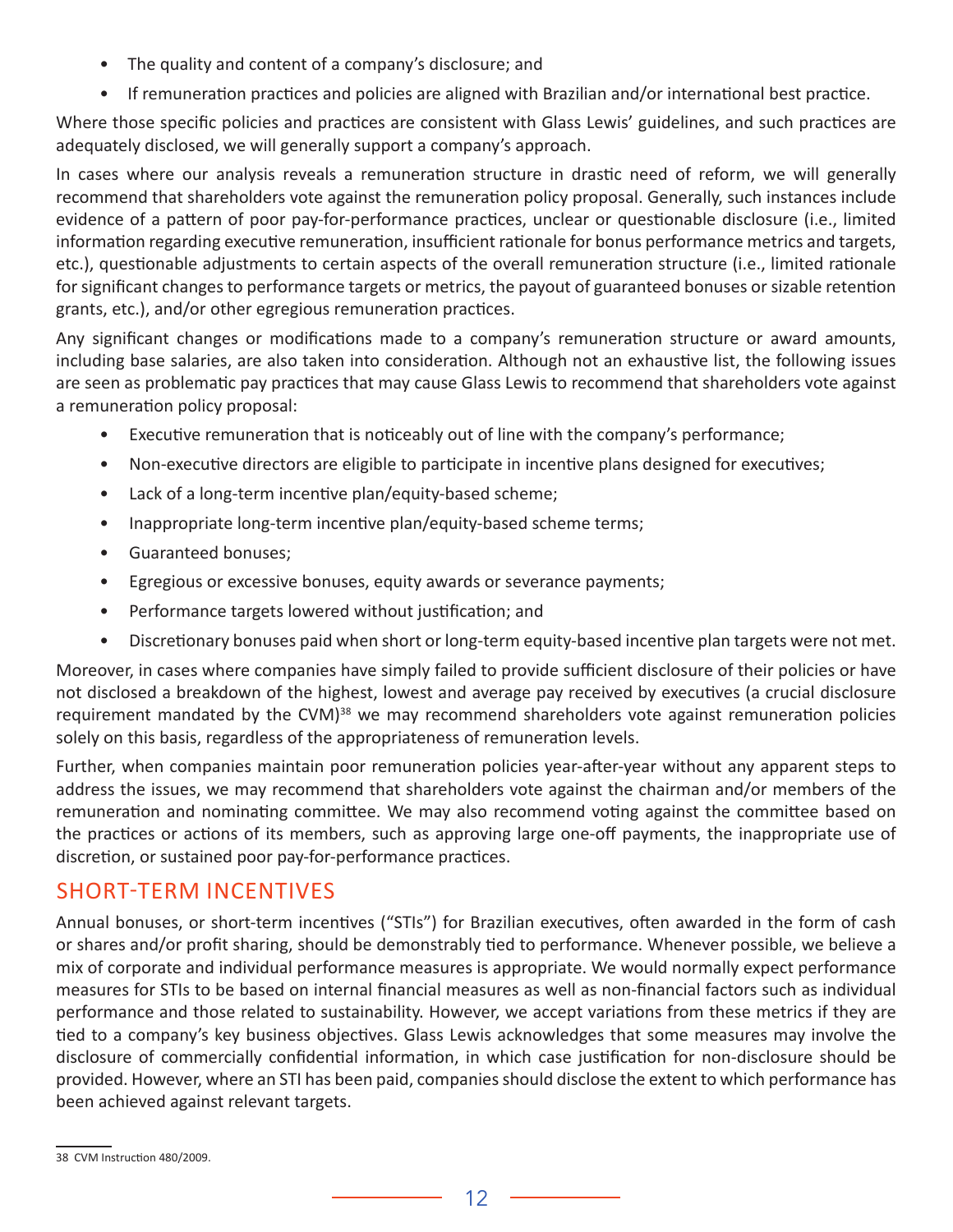<span id="page-15-0"></span>Additionally, we believe that potential maximum STI levels should be disclosed. Shareholders should expect stretching performance targets for the maximum award to be achieved. We also believe that any increase in a potential maximum award should be clearly justified to shareholders.

Where management has received significant STIs but short-term financial or individual performance is demonstrably poor or negative, a company should provide a clear explanation as to why these significant shortterm payments were made.

Finally, despite these practices still not being standardized in Brazil, we believe all companies, not just financial institutions, should provide that bonuses will be subject to clawback provisions, allowing companies to reclaim bonuses in the case of poor results in subsequent fiscal years. Similarly, we believe that a portion of significant bonus payments, typically at least 40% of large payouts, should be subject to a minimum deferral period of three years.

## EQUITY-BASED LONG-TERM INCENTIVE PLANS

We believe that equity incentive awards are useful tools, when not abused, for retaining employees and providing an incentive for them to act in a way that will improve company performance. Equity-based plans, often in the form of stock option plans, are common in Brazil. These plans have important differences from cash or other performance-based incentive plans and STI programs. Accordingly, our analysis takes into account factors such as plan administration, the method and terms of exercise, and express or implied rights to re-price. In our evaluation, we examine the potential dilution to shareholders, the company's grant history and compliance with best practice recommendations. We evaluate equity-based incentive plans based on the following principles:

- Total potential voting power dilution to current shareholders should not be unreasonable;
- Companies should have a demonstrated history of reasonable equity incentive grants over the past three fiscal years;
- A vesting period of at least three years;
- Awards should be granted at fair market value, unless a discount is sufficiently justified and explained;
- Plans should not be managed by interested parties; and
- Plans should not permit the re-pricing of stock options.

# PERFORMANCE-BASED LONG-TERM INCENTIVE PLANS

Glass Lewis recognizes the value of performance-based long-term incentive programs. In Brazil, performancebased long-term incentive plans are the exception rather than the norm. Nonetheless, there are certain elements that Glass Lewis believes are common to most well-structured long-term incentive plans ("LTIPs") based on best practice for corporate governance. These include:

- No re-testing or lowering of performance conditions;
- Two or more performance metrics, at least one relative performance metric that compares the company's performance to a relevant peer group or index;
- Performance periods of at least three years;
- Performance metrics that cannot be easily manipulated by management;
- Stretching metrics that incentivize executives to strive for outstanding performance; and
- Individual limits expressed as a percentage of base salary.

Performance measures should be carefully selected and should relate to the specific business/industry in which the company operates and, especially, applicable to its key value drivers. When evaluating LTIPs, we will consider whether awards granted under the plans are conditional on the achievement of detailed and challenging performance targets and adequately align management interests with those of shareholders. Further, and as discussed above, Glass Lewis believes that measuring a company's performance with multiple metrics serves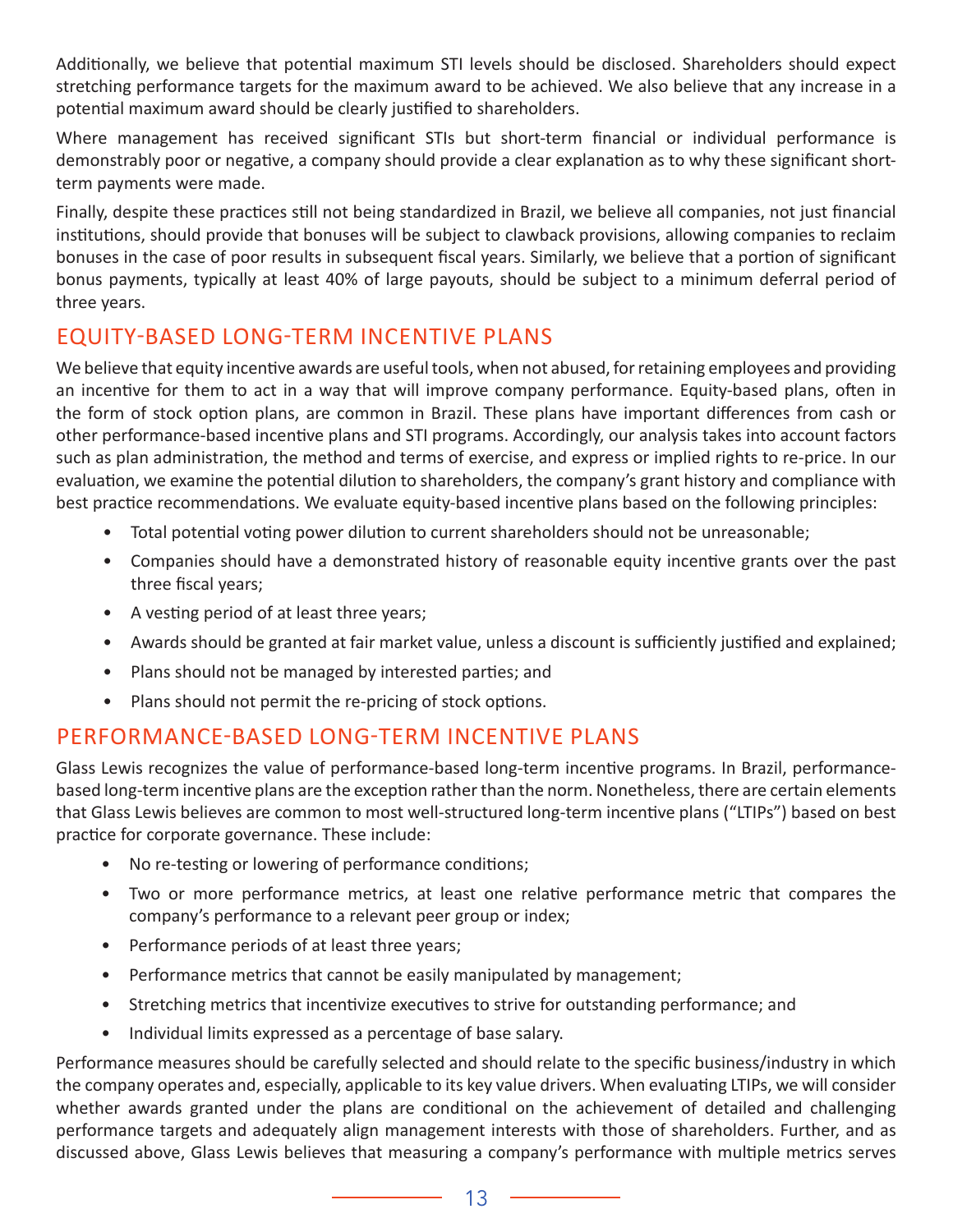to provide a more complete picture of the company's performance than a single metric, which may focus too much management attention on a single target. External benchmarks should be disclosed and transparent, such as total shareholder return against a well-selected sector index, peer group or other performance hurdle. The rationale behind the selection of a specific index or peer group should be disclosed. Internal benchmarks should also be disclosed and transparent, unless a cogent case for confidentiality is made and fully explained. We note, however, that performance targets are still rarely fully disclosed by Brazilian companies.

We will generally recommend voting against LTIPs that do not demonstrate a clear link to company performance or whose terms severely deviate from best practice. Similarly, the structure of the LTIP will be considered when determining our recommendation of remuneration policy proposals.

### REMUNERATION POLICY RELATIVE TO OWNERSHIP STRUCTURE

Glass Lewis recognizes that differences in the ownership structures may affect incentive structure for executives. In particular, where a company is controlled and managed by a family or individual, we believe the use of equity incentives for representatives of the controlling family or individual are inappropriate and may serve to further entrench the controlling shareholders' stake and expropriate minority shareholders. Additionally, in general, we expect companies with more dispersed ownership to demonstrate a more precise and linear pay-performance link than those where the ownership is more concentrated.

#### SEVERANCE PAYMENTS

In general, we believe that severance payments should be limited to two years fixed salary and should not be paid in the event of inadequate performance or voluntary departure.

## REMUNERATION PLANS FOR NON-EXECUTIVE DIRECTORS

Glass Lewis believes that non-executive board members should receive reasonable compensation for the time and effort they spend serving on the board and its committees. Board fees should be competitive in order to retain and attract qualified individuals. Excessive fees represent a financial cost to the company and threaten to compromise the objectivity and independence of non-employee board members. Therefore, a balance is required.

The aforementioned fees do not include benefits, allowances and compensation as a result of profit-sharing. In Brazil, in addition to fees, executive officers and directors may receive an annual bonus, share in net profits of a company if the company has complied with the 25% mandatory dividend policy<sup>39</sup> and may be eligible to receive equity-based incentives. Nonetheless, we believe that non-executive directors should not partake in profit sharing, as this practice may incentivize directors to make decisions that do not contribute to the long-term success of the company.<sup>40</sup>

# SUPERVISORY COUNCIL MEMBERS' COMPENSATION

Glass Lewis believes that members of the supervisory council should receive compensation for the time and effort they spend serving on the council. According to Brazilian law, members of the supervisory council must receive at least 10% of the average compensation paid to the Company's directors.<sup>41</sup>

<sup>39</sup> Articles 152 and 190 of the Brazilian Companies Law 6.404/1976 state that in these instances, the total participation amount may not exceed the annual fees of the officers and directors nor one-tenth of the profits for the previous fiscal year, whichever is less.

<sup>40</sup> The current edition of the Code does not explicitly recommend that non-executive directors should not partake in profit sharing; rather, it recommends that the board and management be compensated in different ways. If the board is to be compensated through variable remuneration, like profit-sharing, then this remuneration should not be linked to short term incentives (Articles 2.16.c and 2.16.d).

<sup>41</sup> Paragraph 3 of Article 162 of the Brazilian Companies Law 6.404/1976.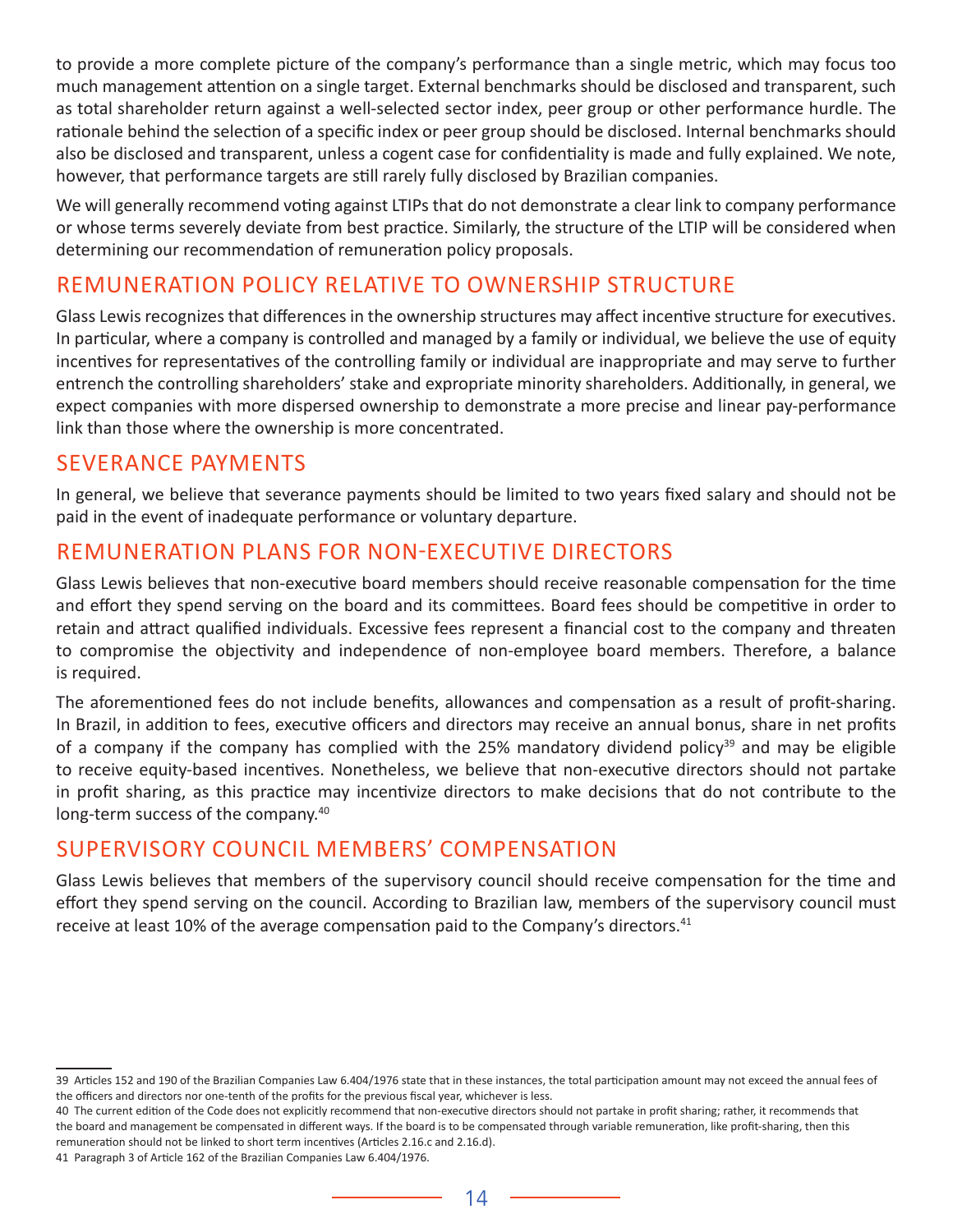# <span id="page-17-0"></span>REMUNERATION POLICY VOTING RECOMMENDATIONS FOR FINANCIAL INSTITUTIONS

In addition to the aforementioned guidelines for say on pay voting recommendations, Glass Lewis applies the rules of Resolution 3.921/2010 (the "Resolution") to financial institutions when analyzing say on pay proposals. The Resolution seeks to improve the alignment between executive remuneration and risk. In line with the Resolution, Glass Lewis believes that financial institutions should incorporate the following into their remuneration policies:

- At least 50% of variable remuneration should be paid in shares or other share-based instruments;
- A clawback policy applying to at least 40% of variable pay should be set;
- Along with a company's performance, a portion of variable compensation should take into account individual performance; and
- Guaranteed bonuses should only be used in exceptional circumstances such as recruitment or relocation and should be adequately justified.

If a financial institution does not have the following policies in place, we may recommend that shareholders vote against the remuneration policy proposal. We will also consider the level of disclosure when determining our voting recommendation. Further, Glass Lewis may recommend that shareholders vote against remuneration policies of financial institutions if the following disclosure requirements are not sufficiently met:

- A description of the process adopted for establishing the remuneration policy;
- The criteria used for performance measurement and risk adjustment;
- The relationship between pay and performance; and
- The policy regarding deferral of remuneration and deferred compensation amounts.

#### REMUNERATION POLICY AND BEST PRACTICE

In our analysis of remuneration policies, we may apply higher standards for remuneration policies to the largest companies in Brazil, which compete with international companies in similar industries for talented executives. In particular, we expect companies on the Índice *Bovespa*<sup>42</sup> to provide an increased level of remuneration-related disclosure than other companies in Brazil. We also expect these companies to apply remuneration practices that meet a majority of key recommendations for best practice in Brazil and align them with international standards for best practice. In contrast, we are more likely to support the remuneration policies of smaller Brazilian issuers where policies generally align with key regional best practice recommendations, even if such practices do not satisfy the more stringent expectations of international best practice.

<sup>42</sup> Index with approximately 70 companies that covers approximately 70% of the market capitalization of the BM&FBOVESPA.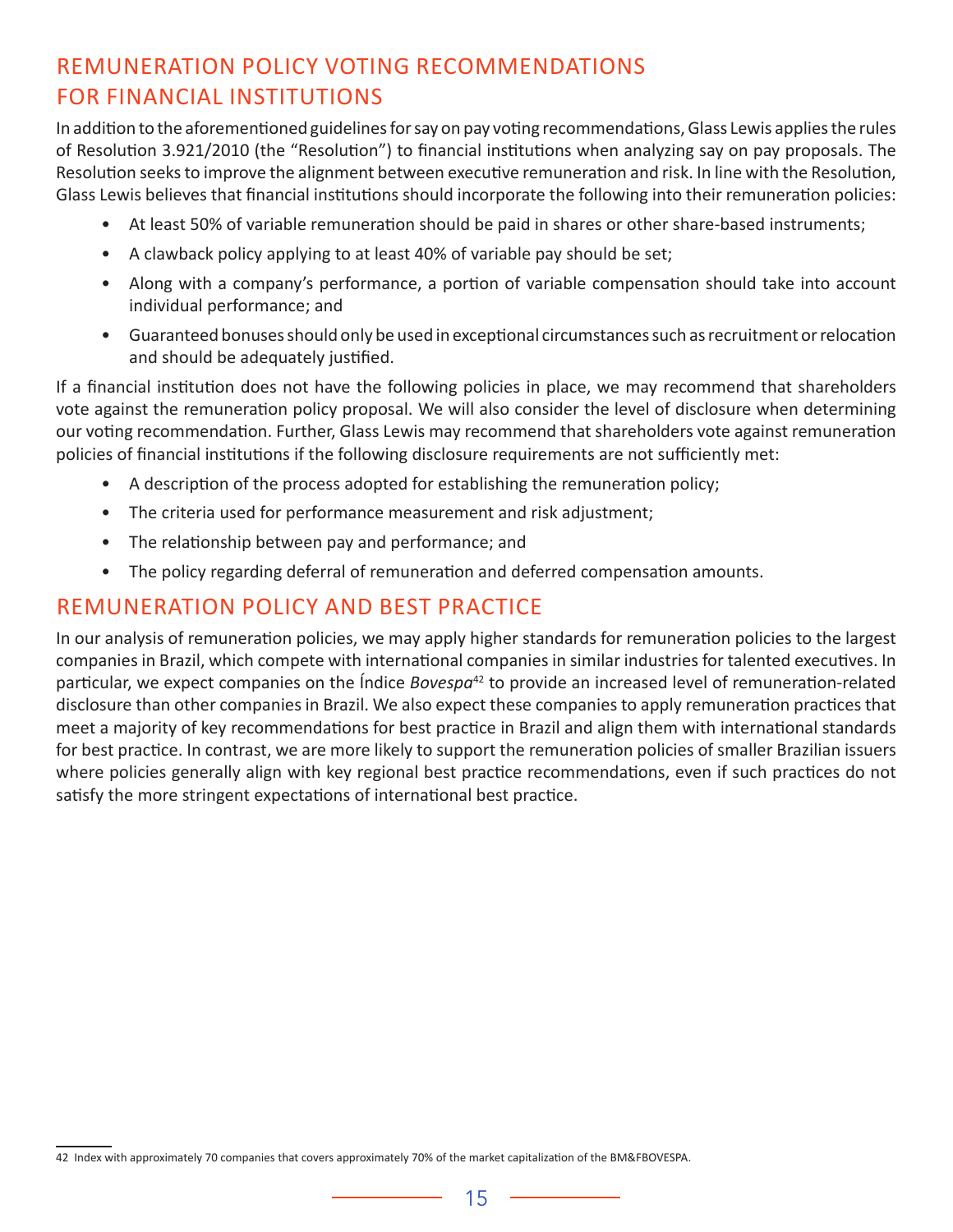# <span id="page-18-0"></span> $\sum_{\bullet}$  Governance Structure and the Shareholder Franchise

## AMENDMENTS TO THE ARTICLES OF ASSOCIATION

We will evaluate proposed amendments to a company's articles of association on a case-by-case basis. We are opposed to the practice of bundling several amendments under a single proposal because it prevents shareholders from judging each amendment on its own merits and is a practice which we believe negatively limits shareholder rights. In such cases, we will analyze each proposed change individually. We will recommend voting for the proposal only when, on balance, we believe that the amendments are in the best interests of shareholders.

#### CONTROL ENHANCING MECHANISMS

#### SHAREHOLDER AGREEMENTS

Where a group of shareholders, acting in concert to vote and make other business decisions, have entered into an agreement to control a majority of a company and its board, we will apply the same rules applied to controlled companies.

#### DUAL-CLASS SHARE STRUCTURE

According to Brazilian law, companies may issue up to 50% of their total share capital in the form of preferred shares with no voting rights or restricted voting rights that entitle their holders to receive fixed or minimum dividends and other financial benefits.<sup>43</sup> However, due in part to the single-class, common share requirement of the *Novo Mercado* listing segment of the BM&FBOVESPA, there are an increasing number of cases wherein companies maintain a single-class, diffuse shareholder base with no controlling shareholder (economic and voting power) as companies migrate to the *Novo Mercado* from Level 1, Level 2 and the Conventional listing segments.

#### GOLDEN SHARES

While golden shares are entitled to all of the same rights as other share classes, they often grant the holder, usually a government or state, discretionary power to veto certain corporate actions such as a change in the name or business purpose of the company, as well as the transfer of equity of the company, so as to ensure that the company does not act contrary to national interests. In Brazil, there are few instances in which the federal government holds golden shares in a company. However, in these cases, unless the government holding golden shares is also a controlling or majority shareholder, we will consider companies non-controlled.

#### ANTI-TAKEOVER DEVICES AND MANDATORY TAKEOVER BIDS<sup>44</sup>

Glass Lewis believes that provisions intended to prevent or thwart a potential takeover of a company are not conducive to good corporate governance and can reduce management accountability by substantially limiting opportunities for shareholders.

In the event that control of a company changes, we believe that minority shareholders should be granted the right to tender their shares under the same conditions as those granted to the majority shareholder. However, a balance should be maintained between the need for minority protection and the promotion of takeover activities. Therefore, we generally support provisions in the articles of association that require a shareholder to make a mandatory tender offer for all of the company's outstanding shares if it acquires control over 30% or more of the

<sup>43</sup> Article 15 of the Brazilian Companies Law 6.404/1976.

<sup>44</sup> Article 1.3 of the Brazilian Code of Best Corporate Governance Practices.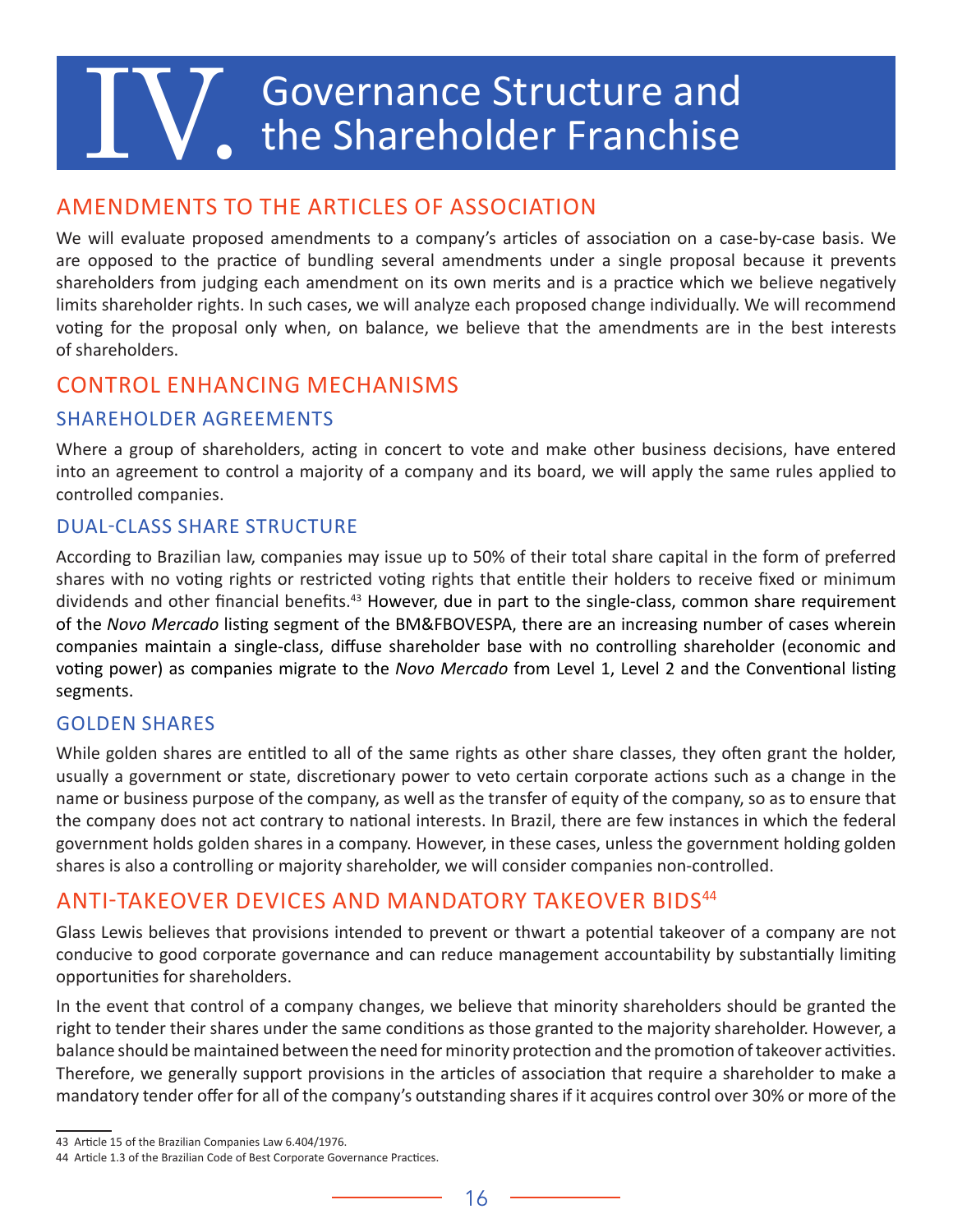<span id="page-19-0"></span>total available share capital. Nevertheless, we will typically oppose provisions that allow this threshold be set at a lower percentage as they may function as a defensive mechanism that discourages investors from purchasing shares in a company.

#### MERGER OF SHARES (WHOLLY-OWNED SUBSIDIARIES)

In Brazil, any merger of a wholly-owned subsidiary into its parent company must be submitted for shareholder approval.<sup>45</sup> We note that since the company already controls the merging entity, the main purpose of the proposed transaction is to simplify the company's corporate structure. Moreover, given that the subsidiary's financial statements are already consolidated with those of the parent company we do not believe there would be any adverse economic effect to the parent company's current shareholders. We will generally recommend voting for these proposals.

## SHAREHOLDER RIGHTS

Glass Lewis strongly supports the right of shareholders to call special meetings. We note that pursuant to Brazilian law, shareholders holding at least 5% of a company's share capital are allowed to call a special meeting.<sup>46</sup>

Glass Lewis recognizes that adequate capital stock is important to a company's operation. In Brazil, shareholders may vote on the issuance of shares and/or convertible securities, capital increases and decreases, stock splits and share repurchase authorities.

<sup>45</sup> Articles 224, 225 and 252 of the Brazilian Companies Law 6.404/1976.

<sup>46</sup> Article 123 of the Brazilian Companies Law 6.404/1976.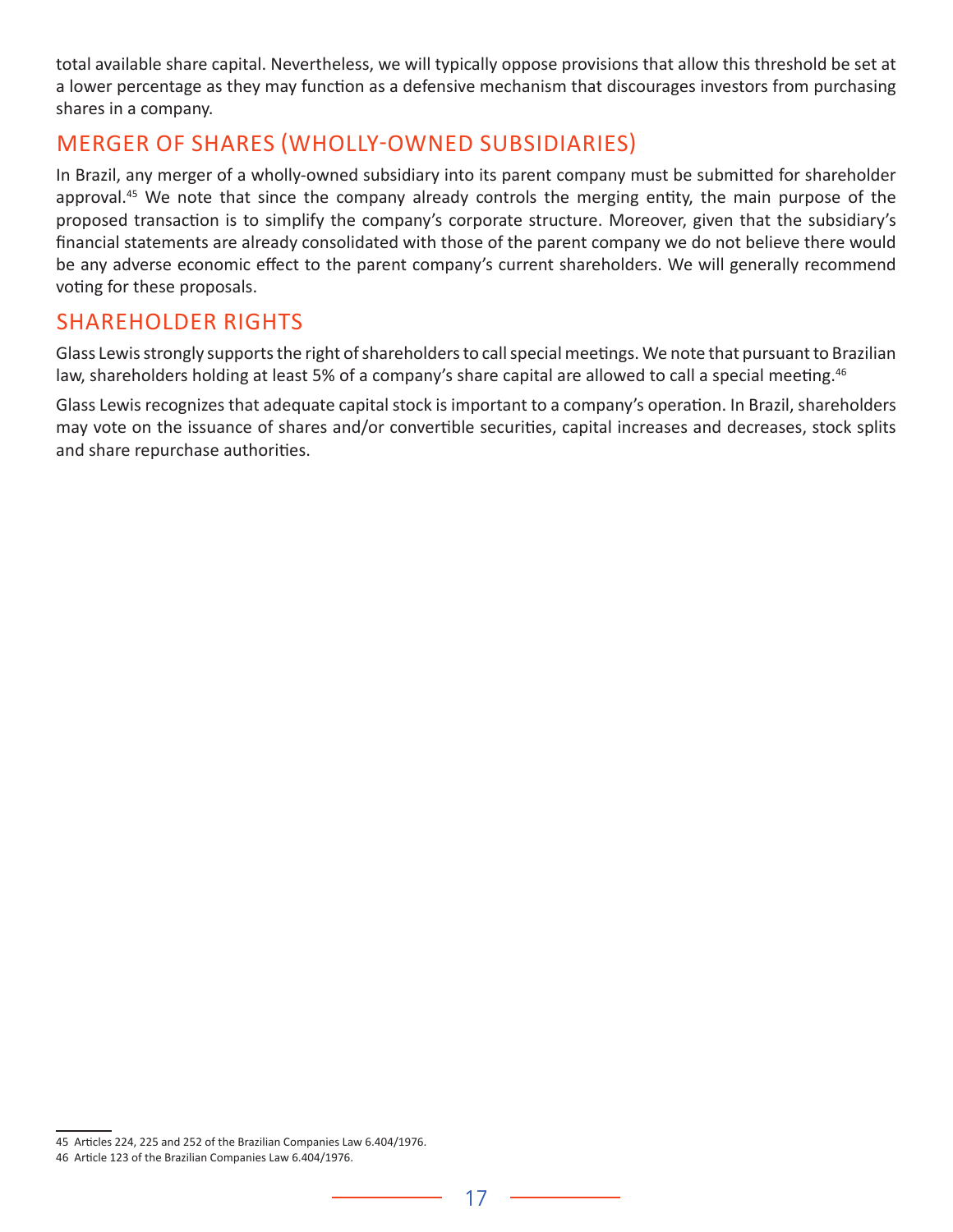# **Capital Management**

# <span id="page-20-0"></span>ISSUANCE OF SHARES AND/OR CONVERTIBLE SECURITIES

In Brazil, shareholders are required to approve all proposals related to the issuance of shares and/or convertible securities (debentures).<sup>47</sup> Further, preemptive rights are a statutory requirement under Brazilian law.<sup>48</sup>

Issuing an excessive amount of additional shares and/or convertible securities may dilute existing holders. Further, the availability of additional shares, where the board has discretion to implement a poison pill, can often serve as a deterrent to potential takeovers. Accordingly, where we find that a company has not detailed a plan for use of the proposed shares, or where the number of shares far exceeds those needed to accomplish a detailed plan, we may recommend against the authorization of additional shares. While we think that having adequate shares to allow management to make quick decisions and effectively operate the business is critical, we prefer that, for significant transactions, management come to shareholders to justify their use of additional shares rather than providing a blank check in the form of a large pool of unallocated shares available for any purpose.

In our view, any authorization to issue shares and/or convertible securities with preemptive rights should not exceed 100% of the company's total share capital and any authorization to issue shares and/or convertible securities *without preemptive rights* should not exceed 20% of the company's total share capital.

We may recommend voting against an authority to increase authorized capital through the issue of shares and/ or convertible securities if the board will be granted the authority to issue shares without preemptive rights in excess of 20% of a company's issued share capital or if it does not clearly limit share issuances without preemptive rights to 20%. However, we will consider each authority on a case-by-case basis, taking into account a company's rationale for exceeding the aforementioned limit and whether a company has a history of issuing a large number of shares without preemptive rights without consulting shareholders. We will also consider the limits, if any, to the board's authority to issue shares from authorized capital without shareholder approval, as specified in a company's articles of association. We apply this limit in cases where there is a single proposal to increase a company's authorized share capital limit or, in the aggregate, when there are separate/multiple proposals for the issuance of shares and convertible securities within the authorized limit. Further, in instances where the potential dilution is not calculable and/or the proposed authorized share capital maximum is not expressed in capital or number of shares, we will recommend voting against these authorities.

# ISSUANCE OF SHARES FOR THE CAPITALIZATION OF RESERVES OR PROFITS

The successive or simultaneous capitalization (i.e., incorporation) of reserves, retained earnings or paid-in capital, resulting in the free allotment of shares and/or an increase in the par value of shares, is another approach Brazilian companies may take to increase their paid-in capital. In these cases, there is no risk of shareholder dilution.

Under Brazilian law, the capitalization of reserves is voted on every year at the annual meeting of shareholders after the approval of the company's annual financial statements if there remains a positive balance of the capital reserve for the fiscal year.<sup>49</sup>

<sup>47</sup> Articles 59 and 166 of the Brazilian Companies Law 6.404/1976.

<sup>48</sup> Article 171 of the Brazilian Companies Law 6.404/1976.

<sup>49</sup> Article 167 of the Brazilian Companies Law 6.404/1976.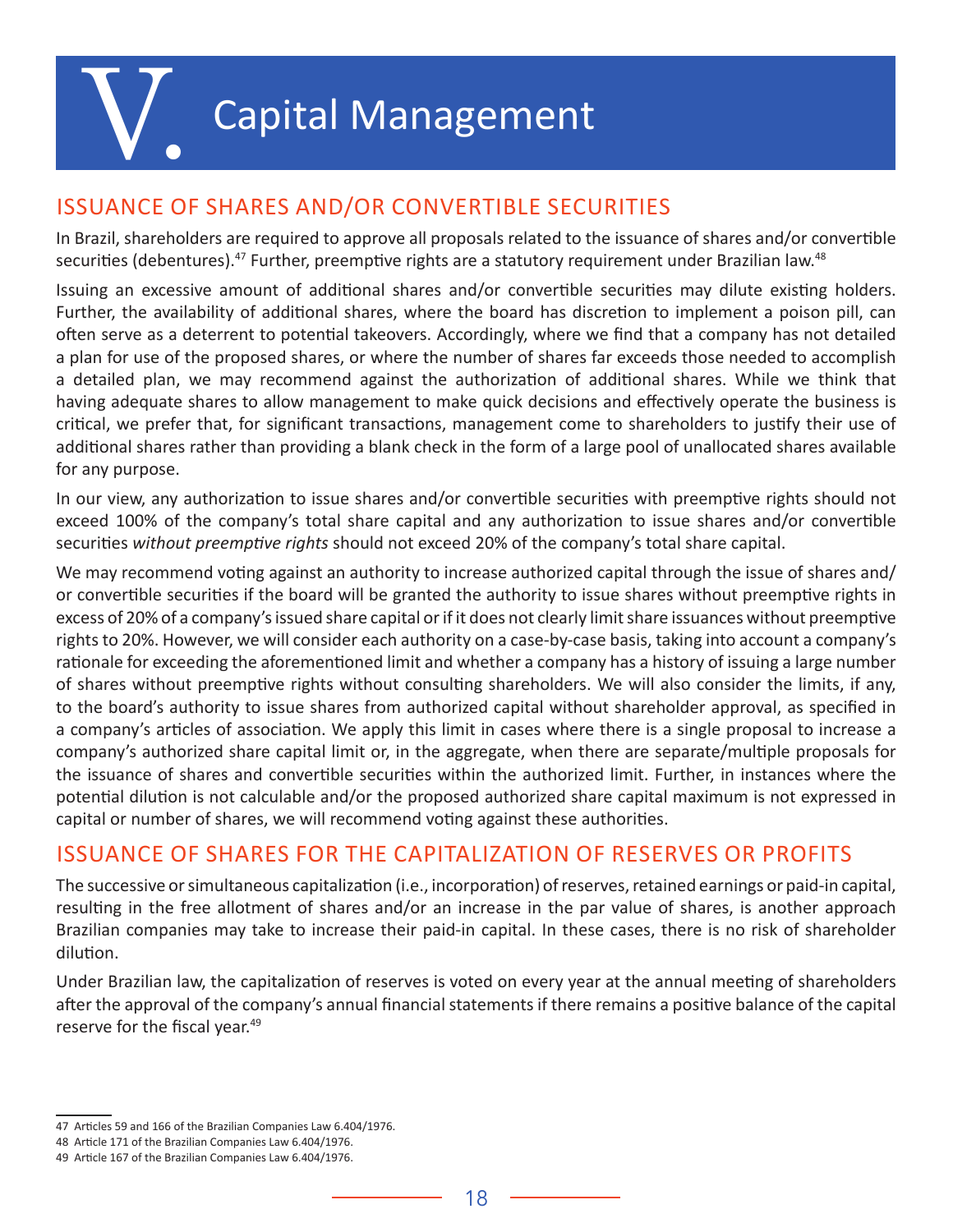## <span id="page-21-0"></span>STOCK SPLIT

We typically consider three metrics when evaluating whether we think a stock split is reasonable: (i) the historical stock pre-split price, if any; (ii) the current price relative to the company's most common trading price over the past 52 weeks; and (iii) some absolute limits on stock price that, in our view, either always make a stock split appropriate if desired by management or would almost never be a reasonable price at which to split a stock.

#### ISSUANCE OF DEBT INSTRUMENTS

In Brazil it is a routine matter for boards to seek shareholder approval to issue and/or trade in non-convertible, convertible and/or exchangeable debt obligations.<sup>50</sup> Generally, shareholders determine the amount and number of series of a debt instrument issuance and the board is granted the authority to establish a fixed or variable interest rate and to establish all other aspects of the debt instruments.

We believe it is customary for companies to increase their leverage by using debt to finance expansion plans. A majority of companies issue debt to avoid short-term equity dilution and to signal future growth opportunities. If the requested authorities to issue debt are reasonable and we have no reason to believe that the increase in debt will weaken companies' financial position, we will usually recommend in favor of such proposals.

## AUTHORITY TO CANCEL SHARES AND REDUCE CAPITAL

In the case of a loss, boards may seek shareholder approval to reduce share capital up to the amount of the accrued loss, or if the board deems the share capital to be excessive.<sup>51</sup>

Furthermore, it is a routine matter for shareholders to grant the board the authorization to cancel shares held in treasury. We see no reason to vote against such a proposal, given that the cancellation of treasury shares has no effect on the company's share capital nor is there any risk of dilution to current shareholders.

<sup>50</sup> Article 59 of the Brazilian Companies Law 6.404/1976.

<sup>51</sup> Article 173 of the Brazilian Companies Law 6.404/1976.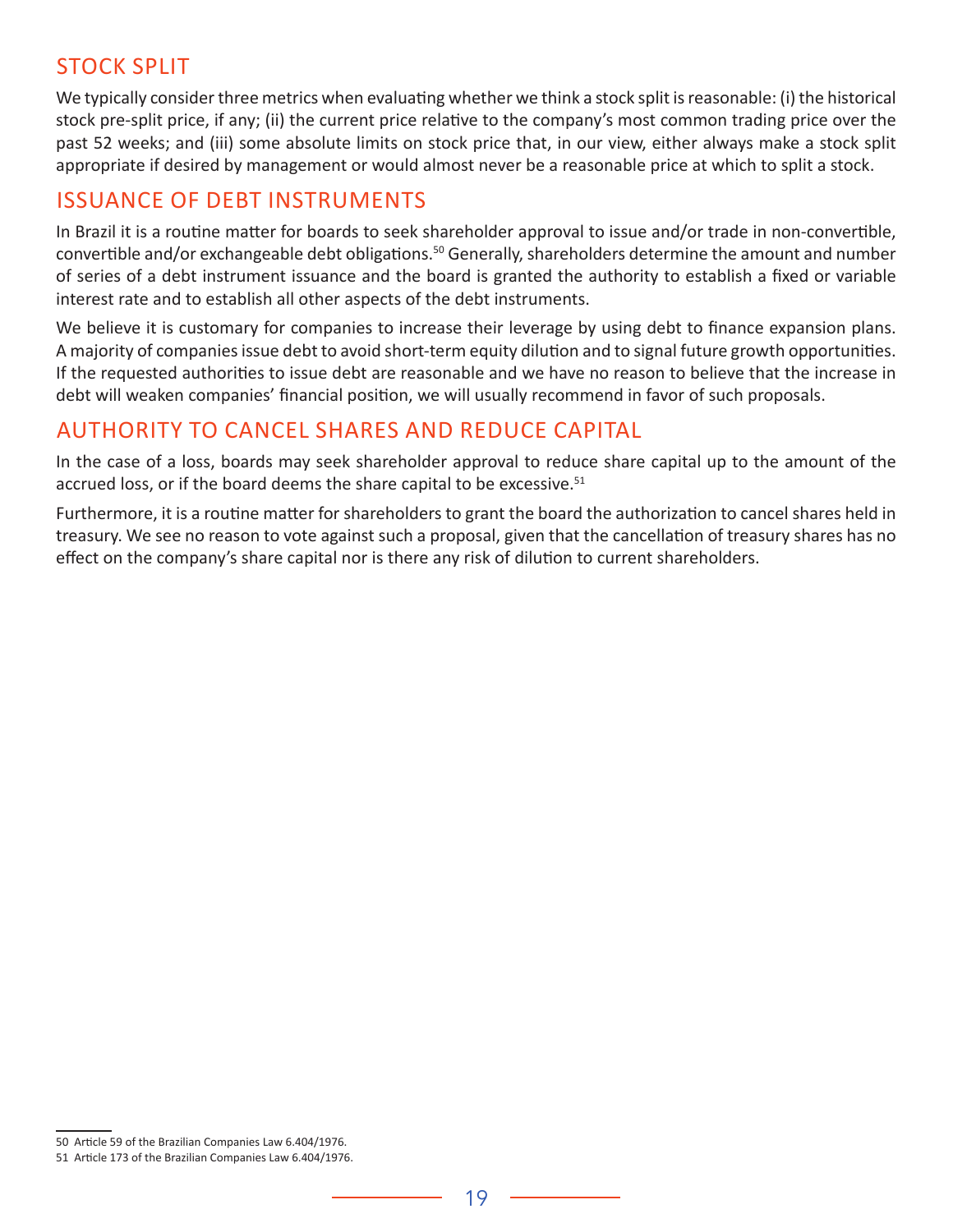# <span id="page-22-0"></span>Shareholder Initiatives and Management of the Firm

In Brazil, should a shareholder proposal arise, we will evaluate it on a case-by-case basis. We generally favor proposals that are likely to increase shareholder value and/or promote and protect shareholder rights. We typically prefer to leave decisions regarding day-to-day management of the business and policy decisions related to political, social or environmental issues to management and the board except when we see a clear and direct link between the proposal and some economic or financial issue for the company. We feel strongly that shareholders should not attempt to micromanage the business or its executives through the initiative process. Rather, shareholders should use their influence to implement governance structures that provide for the protection of their rights while ensuring adequate director accountability.

We examine the circumstances at each company on a case-by-case basis. We thoroughly research each firm, using publicly available information, such as annual reports, sustainability reports, companies' websites, NGO websites, and news sources. When we identify situations where shareholder value may be at risk, we will always note our concerns in the relevant section of the Proxy Paper analysis and also in any applicable shareholder proposals. Though rare in Brazil, should a shareholder proposal seek action on a specific ESG issue, Glass Lewis will recommend voting "For" when we believe its implementation will enhance or protect shareholder value. We will also recommend voting "For" if we believe supporting such proposal will promote disclosure of significant risk exposure. Only in extreme cases will we recommend shareholders vote against board members based on ESG concerns. Please see *Glass Lewis' Shareholder Initiatives Guidelines* for a more comprehensive discussion of our approach to these important issues.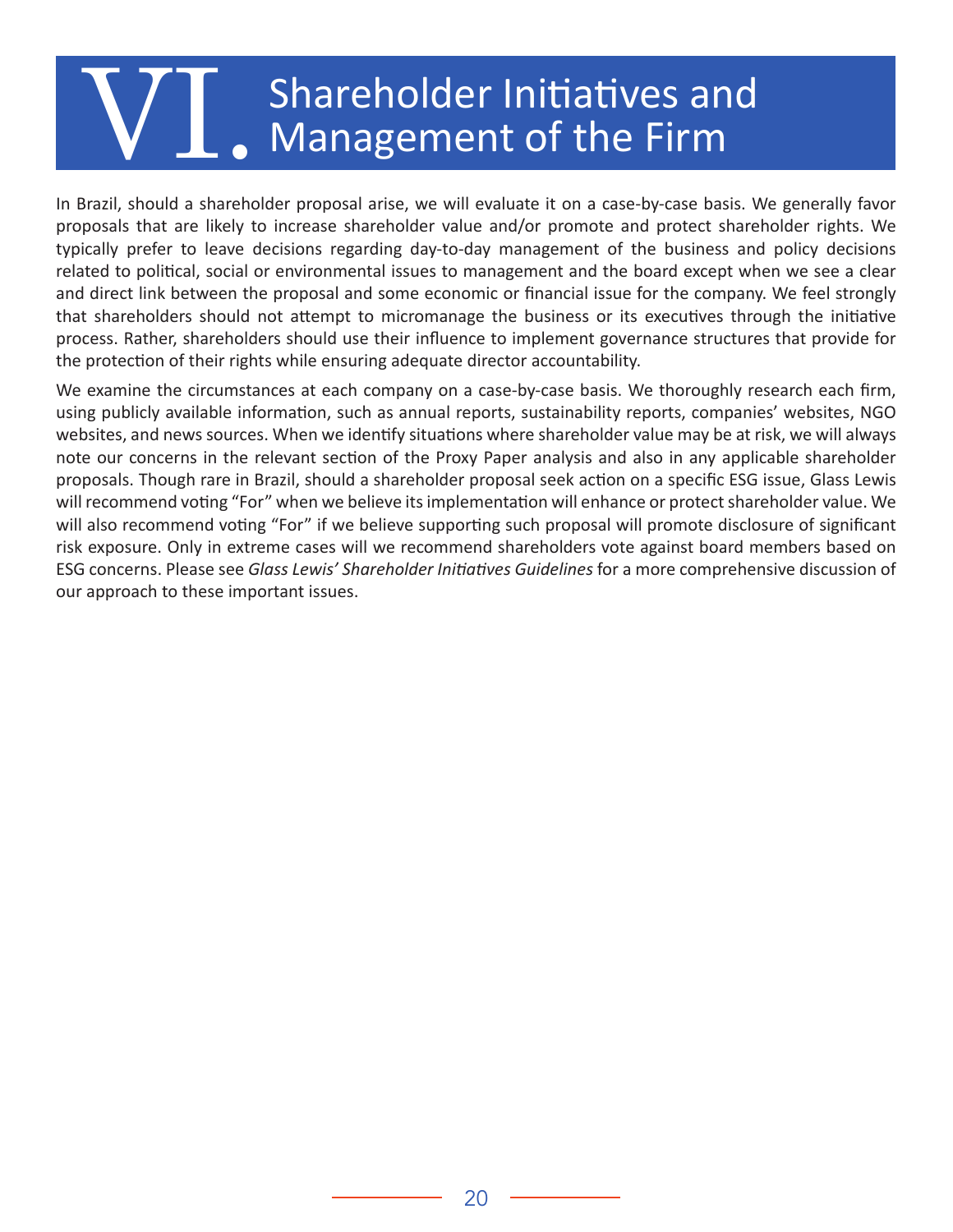#### DISCLAIMER

This document is intended to provide an overview of Glass Lewis' proxy voting policies and guidelines. It is not intended to be exhaustive and does not address all potential voting issues. Additionally, none of the information contained herein should be relied upon as investment advice. The content of this document has been developed based on Glass Lewis' experience with proxy voting and corporate governance issues, engagement with clients and issuers and review of relevant studies and surveys, and has not been tailored to any specific person.

No representations or warranties express or implied, are made as to the accuracy or completeness of any information included herein. In addition, Glass Lewis shall not be liable for any losses or damages arising from or in connection with the information contained herein or the use, reliance on or inability to use any such information. Glass Lewis expects its subscribers possess sufficient experience and knowledge to make their own decisions entirely independent of any information contained in this document.

All information contained in this report is protected by law, including but not limited to, copyright law, and none of such information may be copied or otherwise reproduced, repackaged, further transmitted, transferred, disseminated, redistributed or resold, or stored for subsequent use for any such purpose, in whole or in part, in any form or manner or by any means whatsoever, by any person without Glass Lewis' prior written consent.

*© 2016 Glass, Lewis & Co., Glass Lewis Europe, Ltd., and CGI Glass Lewis Pty Ltd. (collectively, "Glass Lewis"). All Rights Reserved.*